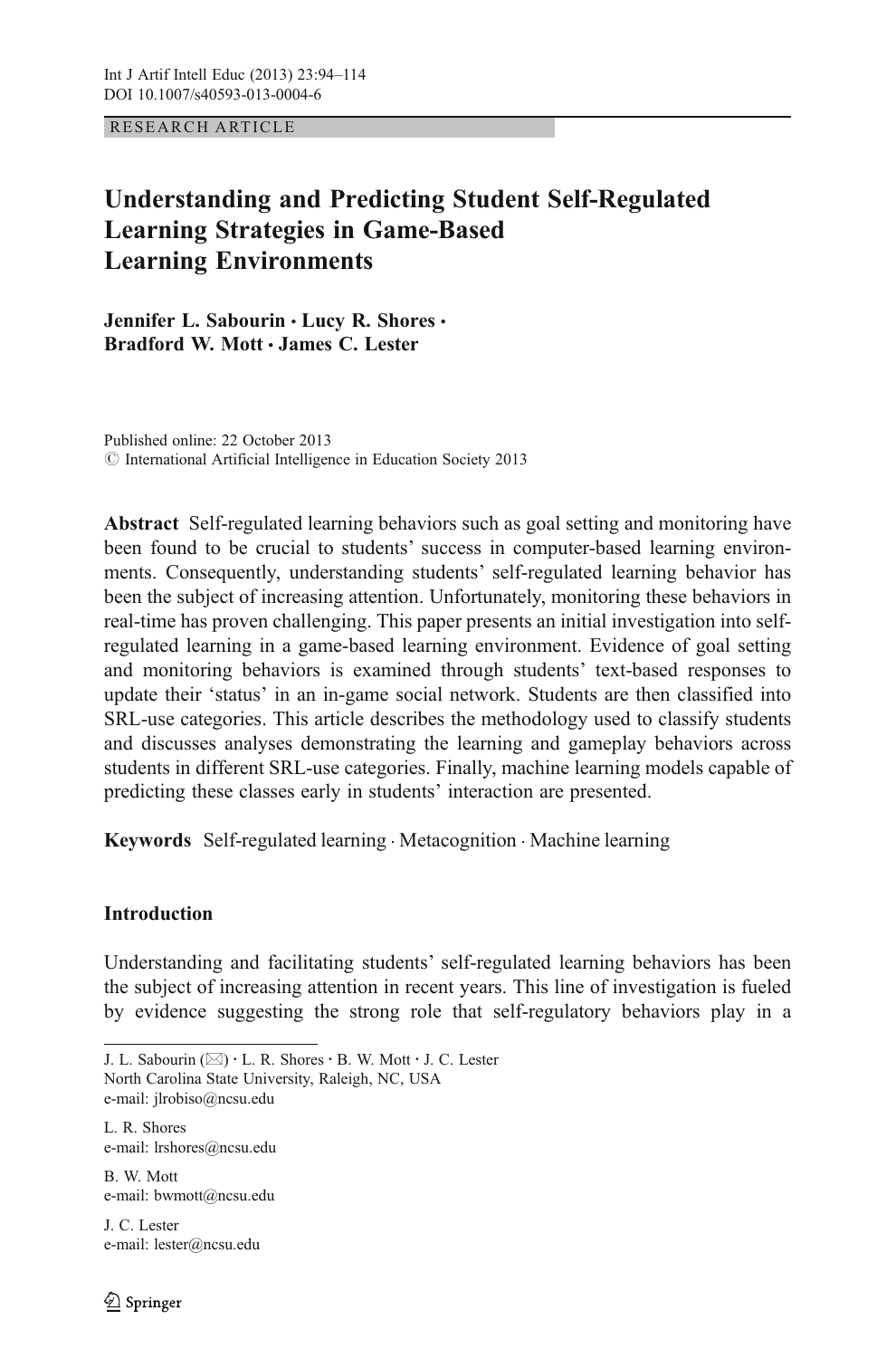student's overall (Zimmerman [1990](#page-20-0)). Self-regulated learning (SRL) can be described as "the process by which students activate and sustain cognitions, behaviors, and affects that are systematically directed toward the attainment of goals" and generally includes strategic, metacognitive, and motivational components (Schunk [2008](#page-19-0) pg 245; Winne and Hadwin [1998](#page-19-0)). Unfortunately, students can demonstrate a wide range of fluency in their SRL behaviors (Ellis and Zimmerman [2001](#page-18-0)) with some students lagging behind their peers in their ability to appropriately set and monitor learning goals.

For this reason, the ability to identify and support students' SRL strategies has been the focus of much work in the AI in Education community (Azevedo et al. [2010;](#page-17-0) Biswas et al. [2009;](#page-18-0) Conati and VanLehn [2000](#page-18-0)). Such work has focused primarily on examining SRL in highly structured problem-solving and learning environments. However, understanding and scaffolding students' SRL behaviors is especially important in open-ended learning environments where goals may be less clear and students do not necessarily have a clear indicator of their progress. In order to be successful in this type of learning environment, students must actively identify and select their own goals and evaluate their progress accordingly. Unfortunately, students do not consistently demonstrate sufficient self-regulatory behaviors during interactions with these environments, which may reduce the potential contributions to learning (Alfieri et al. [2011](#page-17-0); Kirschner et al. [2006\)](#page-18-0). Consequently, further investigation of the role of SRL in open-ended learning environments is called for to understand how these environments can be used as effective learning tools.

This work describes a preliminary investigation of self-regulatory, and more specifically metacognitive, behaviors of students in a game-based science mystery, CRYSTAL ISLAND. During interactions with the CRYSTAL ISLAND environment, students were prompted to reflect on their mood and status in a way that is similar to many social networking tools available today. Though students were not explicitly asked about their goals or progress, many students included this information in their short, typed status statements. This data is used to classify students into low, medium, and high self-regulated learning behavior classes. Based on these classifications we investigate differences in student learning and in-game behaviors in order to identify the role of SRL in CRYSTAL ISLAND. Machine learning models are then trained that are capable of accurately predicting students' SRL-use categories early into their interaction with the environment, offering the possibility for timely intervention. The implications of these results and areas of future work are then discussed.

#### Background

#### Self-Regulated Learning

Self-regulated learning (SRL) is a term used to describe the behaviors of students who actively control their own learning (Schunk and Zimmerman [2003](#page-19-0)). More specifically, models of SRL are generally comprised of strategic, metacognitive, and motivational components manifesting as one's ability to evaluate and effectively control cognitive and motivational processes during learning within a particular domain (Zimmerman [2000;](#page-20-0) Pintrich [2000;](#page-19-0) Winne [2001](#page-19-0)). For example, self-regulated learners commonly set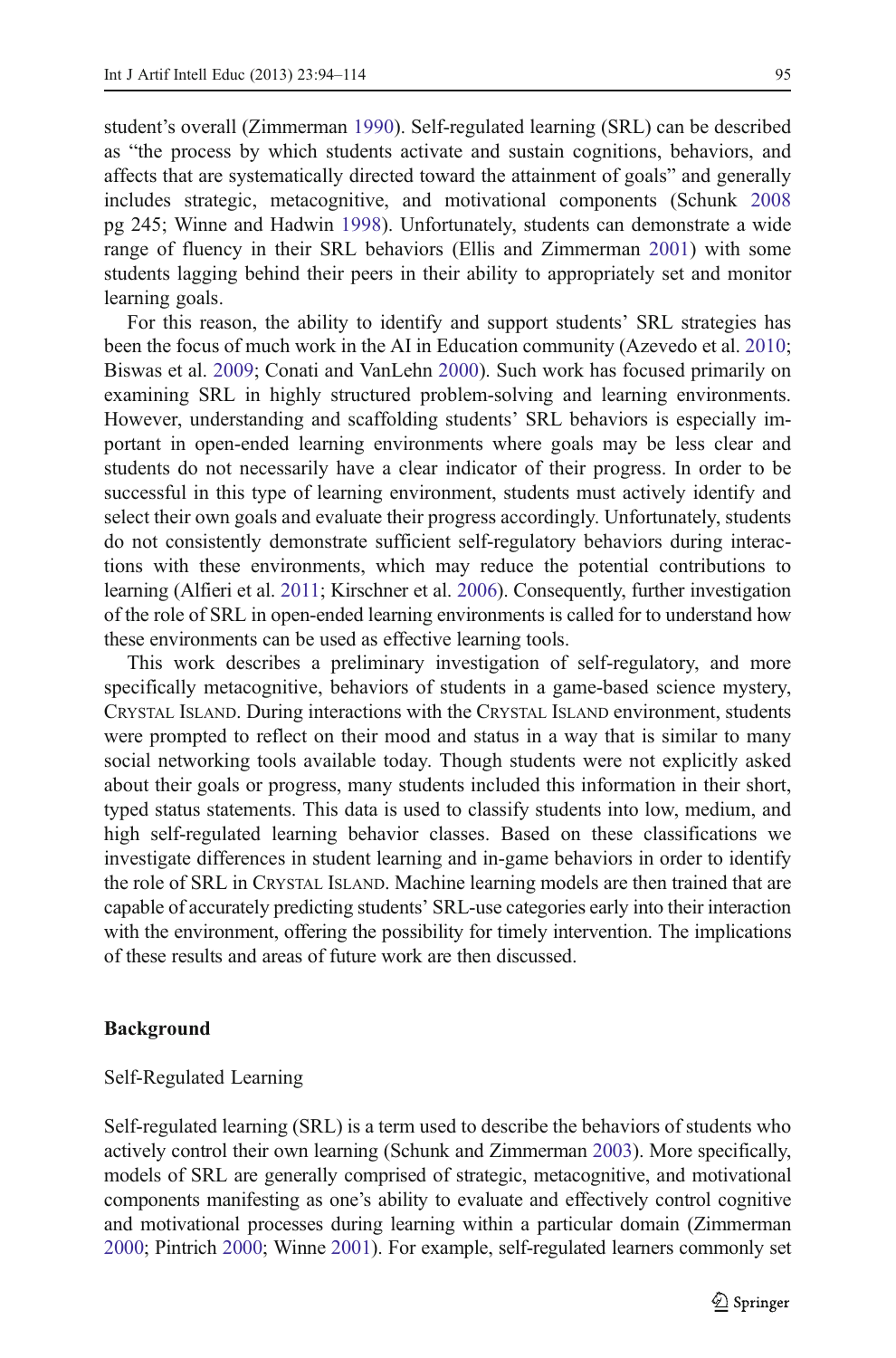their own learning goals and efficiently work toward them by carefully monitoring their progress and implementing adaptive strategies accordingly (Zimmerman [2000\)](#page-20-0). Therefore, self-regulated learners are not only equipped with a sufficient set of learning strategies, but also have the motivational control to put forth the necessary effort to engage in these cognitive processes (Pintrich [2000](#page-19-0)). Consequently, there is evidence that students who are better able to regulate their learning in an intentional and reflective way often demonstrate greater academic motivation and achievement (Zimmerman [1990\)](#page-20-0).

Social cognitive perspectives of learning posit SRL-related skills develop over time and are therefore malleable (Zimmerman [2002](#page-20-0)). However, while it seems most students perform self-regulatory behaviors during learning to some extent, the degree of competency is unfortunately broad, even among students of the same age (Ellis and Zimmerman [2001](#page-18-0)). To mediate these differences, Zimmerman ([2002\)](#page-20-0) suggests that self-regulatory behaviors should be modelled and encouraged by utilizing instructional methods that require choice and autonomy, allowing students to apply and reflect on related skills. This is motivated by evidence that the development of SRLrelated skills is largely social and includes strategy use, metacognitive processes, and methods for maintaining motivation. For example, prompting students to explicitly explain their actions and thoughts has been shown to be an effective method for increasing students' metacognition and performance (Chi et al. [1989\)](#page-18-0). Empirically, intervention research focused on process goals, feedback, and self-reflection in the classroom has yielded positive results (Schunk and Swartz [1993a,](#page-19-0) [b](#page-19-0); Schunk and Zimmerman [2003\)](#page-19-0).

#### SRL and Intelligent Tutoring Systems

The affordances provided by intelligent tutoring systems provide an ideal platform for investigating and encouraging self-regulatory behaviors, and has thus been a focus of much work in this community. For example, in MetaTutor, a hypermedia environment for learning biology, think-aloud protocols have been used to examine which strategies students use, while analysis of students' navigation through the hypermedia environment helps to identify profiles of self-regulated learners (Azevedo et al. [2010\)](#page-17-0). Further studies have examined the role of prompts encouraging students to set and monitor specific learning goals (Azevedo et al. [2012\)](#page-17-0). The results of these investigations identified the importance of providing timely prompts as well as offering feedback on students' responses to the prompt.

Aleven and colleagues have examined modeling and scaffolding the self-regulatory process of help-seeking, self-explanation, and self-assessment in the Cognitive Tutor systems (Aleven et al. [2006](#page-17-0)). In these environments, students may request help at any time though many students do not use this feature correctly. Some students may request help too early or frequently without spending time on the problem, while others may avoid help even when it would be beneficial. Aleven et al. developed a model of ideal help seeking behavior to identify students who were not using the feature correctly. Using this model, the system delivered feedback either encouraging students to use or avoid help. While there were no learning differences between students who received feedback and those who did not, the authors did find that the feedback helped improve help-seeking behaviors in future interactions with the system. Furthermore, based on observations of students' problem-solving behaviors in the classroom (Chi et al. [1989\)](#page-18-0),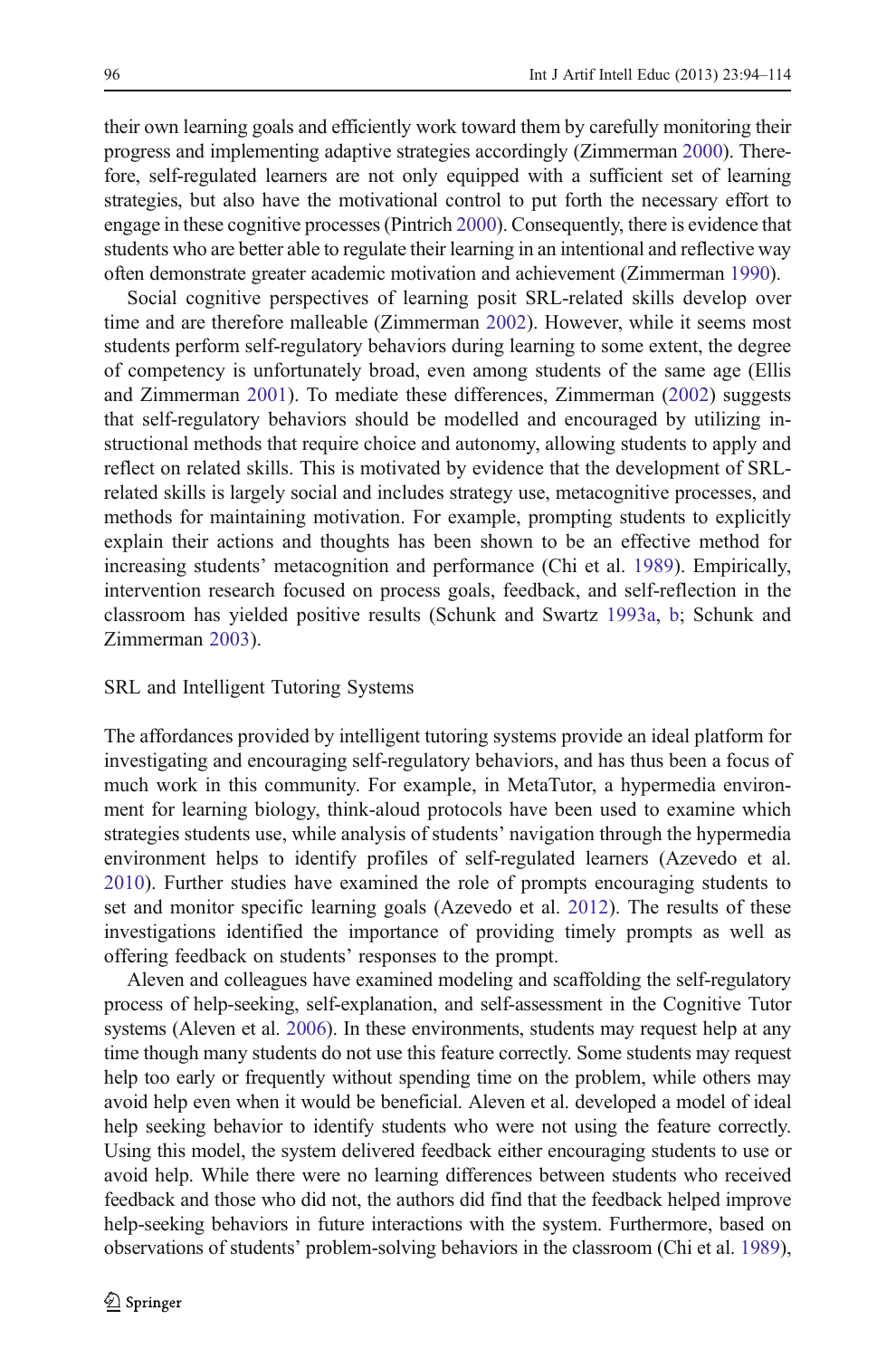integrating prompts for self-explanation within the Cognitive Tutor system have proven an effective method for increasing metacognition and, in turn, performance (Aleven and Koedinger [2002](#page-17-0)). Lastly, recent work by Long and Aleven ([2013](#page-18-0)) found asking students to self-assess their problem solving skills yielded productive self-reflection, which positively affected learning outcomes and self-assessment accuracy.

Similarly, researchers have identified patterns of behavior in the Betty's Brain system that are indicative of low and high levels of self-regulation (Biswas et al. [2009\)](#page-18-0). Prompting students to use SRL strategies when these patterns of behavior occur has shown promise in improving student learning. Additionally, Conati et al. have examined the benefits of prompting students to self-explain when learning physics content in a computer-based learning environment (Conati and VanLehn [2000\)](#page-18-0).

While previous work has focused primarily on examining SRL in highly structured settings, open-ended exploratory environments provide choice and autonomy allowing students to engage in and practice SRL-related competencies. However, given the variance in the development of self-regulatory skills among students, the instructional efficacy of open-ended learning is highly dependent upon the environment's ability to encourage and scaffold metacognitive processes, effective strategy use, and motivation. For example, while the nature of the learning task may have implicit overarching goals such as 'completing the task' or 'learning a lot,' it is important for students to set more specific, concrete and measurable goals (Land [2000;](#page-18-0) Zimmerman [2008](#page-20-0)). As a result, such instructional interventions have garnered considerable attention within the SRL and intelligent tutoring system communities.

#### Game-based Learning

Game-based learning has been proposed as an approach to encourage positive affect, engagement, and motivation in learning activities by utilizing game-like features and environments (Gee [2003](#page-18-0); Kapp [2012;](#page-18-0) Shaffer [2006](#page-19-0)). This work draws on empirical evidence that games are highly motivating and have natural ties with how people learn (Gee [2003;](#page-18-0) Kapp [2012;](#page-18-0) McNamara et al. [2009\)](#page-19-0). In recent years, games have been used to teach a variety of subjects including scientific inquiry (Clarke and Dede [2009;](#page-18-0) Rowe et al. [2011](#page-19-0)), mathematics principles (Conati [2002](#page-18-0)), negotiation skills (Kim et al. [2009](#page-18-0)), foreign languages (Hallinen et al. [2009;](#page-18-0) Johnson [2010\)](#page-18-0), policy argumentation (Easterday et al. [2011](#page-18-0)), and critical reasoning (Millis et al. [2011\)](#page-19-0).

While some game-based learning systems have been shown to be effective in increasing student knowledge and fostering engagement and positive affect (Hallinen et al. [2009;](#page-18-0) Rowe et al. [2010\)](#page-19-0), there are significant open questions about the efficacy of game-based learning (Mayer and Johnson [2010](#page-18-0)). Commonly, the competing findings documented in the literature can be explained through the environment's lack of support for students' self-regulation causing some students to flounder in the open-ended learning activities (Kirschner et al. [2006;](#page-18-0) Mayer and Johnson [2010;](#page-18-0) Easterday et al. [2011\)](#page-18-0). For example, game features that are superfluous to the learning task designed to encourage interest and motivation may also introduce many distractions or "seductive details" that draw student attention away from the learning tasks (Harp and Mayer [1998;](#page-18-0) Sabourin et al. [2011b\)](#page-19-0). According to Fiorella and Mayer [\(2012\)](#page-18-0), "one of the challenges associated with the design of educational games is that the features intended to motivate students may result in extraneous processing" (p. 1076). In other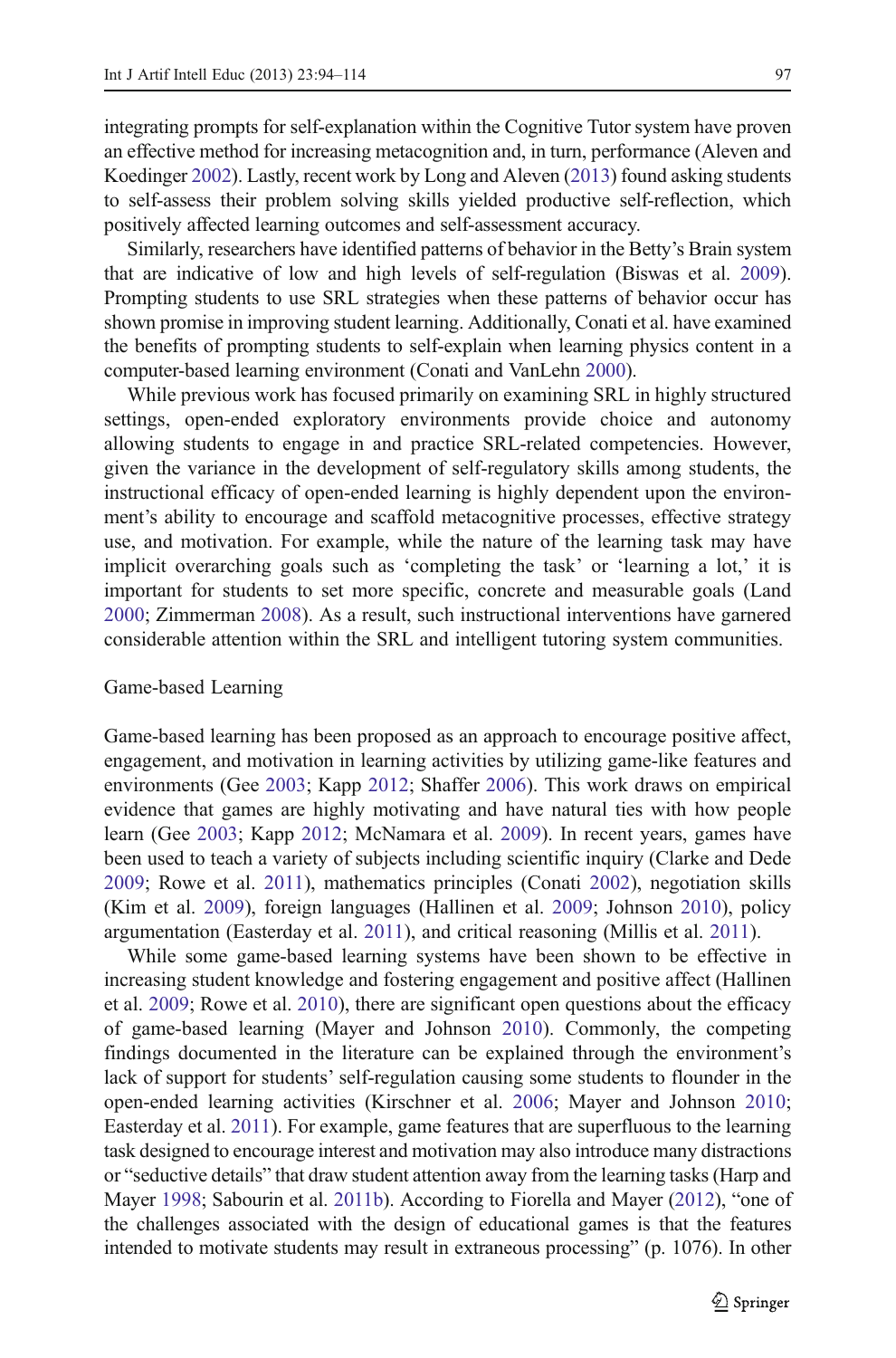words, students may become distracted by the characters and objects that are present in the world or may spend time playing with aspects of the physics engine that underlies the gameplay. There is evidence that while these features may offer positive benefits for engagement, not all students are capable of regulating their behavior in a way that takes advantage of these features without harming their learning outcomes (Sabourin et al. [2011b\)](#page-19-0).

Therefore, many have advocated the need to establish "the optimal balance between entertainment and education" for all learners (Mayer and Johnson [2010](#page-18-0), p. 248), and recent work has begun to investigate intelligent SRL scaffolding and adaptation. One promising area of research involves leveraging cognitive tools—resources or processes seamlessly embedded within a learning environment designed to support students' cognitive processes—as a means for scaffolding student behaviours without foregoing entertainment (Lajoie and Derry [1993\)](#page-18-0). For example, work by Shores and colleagues found that students who took advantage of cognitive tools embedded within a gamebased learning environment reported higher levels of interest and demonstrated greater learning gains than students choosing to forego this scaffolding (Shores and Nietfeld [2011](#page-19-0)). Similarly, others have successfully modelled student behaviors and tool use as a means for assessing skills and performance stealthily in real-time without directly consulting the student (Baker and Clarke-Midura [2013;](#page-18-0) Shute and Ventura [2013\)](#page-19-0). Consequently, investigations into the early prediction of students' cognitive tool use provide a potential avenue for promoting knowledge and skill acquisition through strategy use without compromising engagement (Shores et al. [2011\)](#page-19-0). There is further evidence that students who utilize effective problem-solving strategies are more efficient problem solvers and report more positive affective outcomes as a result (Sabourin et al. [2012a](#page-19-0), [b\)](#page-19-0).

This line of investigation has yielded promising preliminary results and calls for additional research into how best to recognize and support all three components of SRL while interacting with game-based learning environments. Therefore, from a metacognitive perspective, an important area of research includes extending findings in support of self-reflection for game-based learning (Mayer and Johnson [2010\)](#page-18-0) to intelligent learning environments. The present investigation seeks to answer the following questions: 1) Can metacognitive status statements elicited through prompts embedded within the game narrative play provide meaningful measures of SRL? 2) How are these metacognitive measures related to learning, in-game behaviors, and motivation? and 3) Can machine learning techniques be used to predict these measures of SRL early into a student's interaction?

#### Crystal Island

An investigation of students' SRL behaviors was conducted with CRYSTAL ISLAND (Fig. [1](#page-5-0)), a game-based learning environment being developed for the domain of microbiology. CRYSTAL ISLAND features a science mystery designed to support the North Carolina eighth-grade microbiology curriculum. The premise of the mystery is that the student arrives on an island to discover that the research team that has been established there has fallen ill. The camp nurse explains that they have not been able to identify the cause or type of illness and asks for the student's help. The student then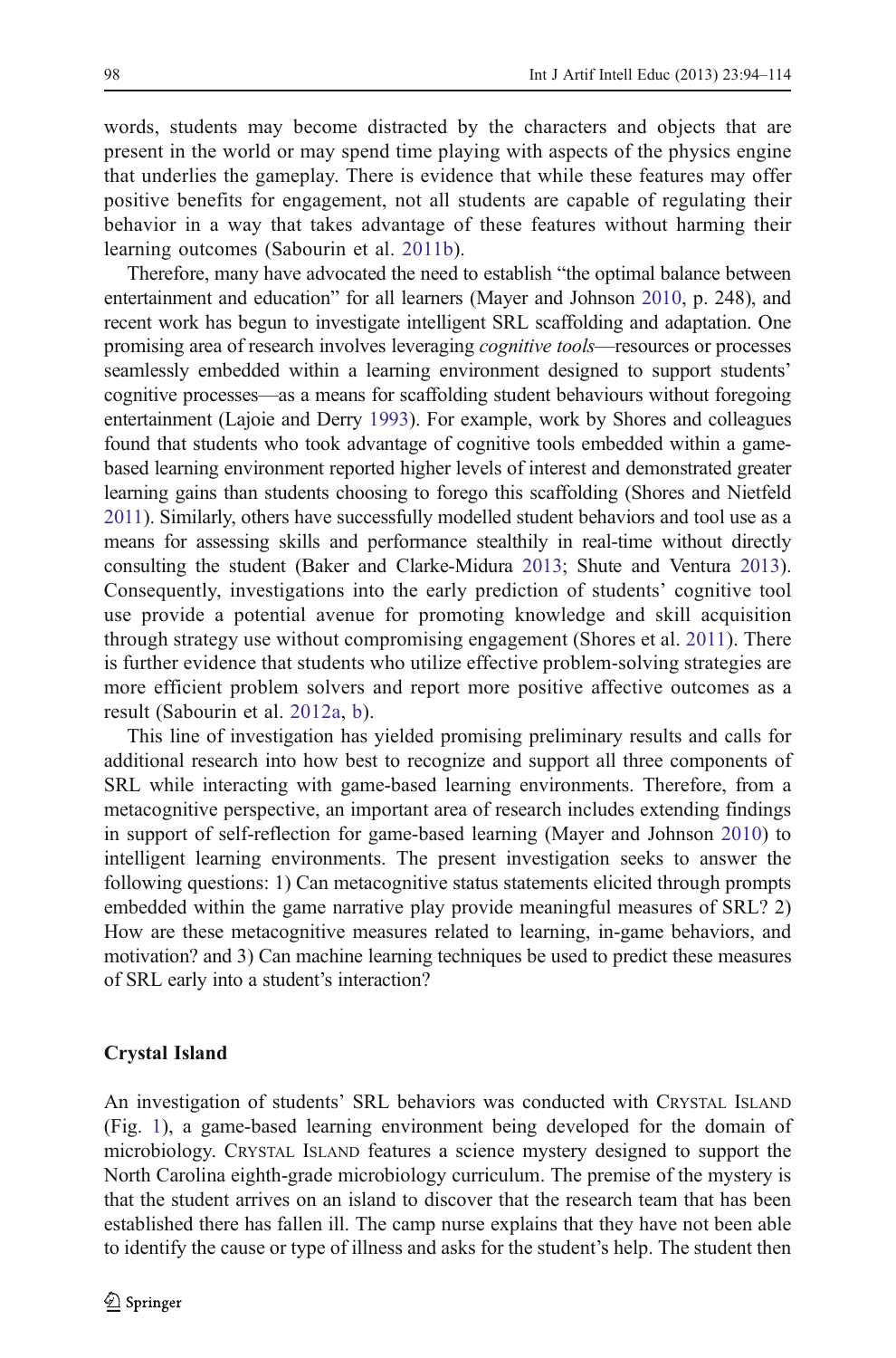<span id="page-5-0"></span>

Fig. 1 CRYSTAL ISLAND learning environment

works to collect clues by talking with virtual characters, running tests on objects in the world, and reading related books and posters. Once the student arrives at the correct source and type of illness and proposes a diagnosis, they have solved the mystery and completed the game.

There are a variety of activities students engage in to learn the material and solve the mystery. Students are encouraged to read books and posters with the related microbiology content. They must converse with characters to understand the symptoms of the ill camp members and to acquire information about what types of foods the camp members have been eating. They must gather and run tests on relevant items to determine what objects might be contaminated. Once a contaminated object has been found, they may examine it further with a microscope to distinguish with what it is contaminated. They are also encouraged to keep track of all their findings and hypothesis by taking notes and recording data in their diagnosis worksheet. CRYSTAL ISLAND offers a rich interactive world built using the Valve Software Source engine.

## Method

Data was collected from 296 middle school students interacting with the CRYSTAL ISLAND environment. During their interactions, students were prompted to report on their mood and status in a way that is similar to many social networking tools available today. Though students were not explicitly asked about their goals or progress, many students included this information in their short, typed status statements. This data is used to classify students into low, medium, and high self-regulated learning behavior classes that are used for further analyses.

#### Participants

After removing instances of incomplete data, the final corpus included data from 260 students. Of these, there were 129 male and 131 female participants. The average age of the students was 13.4 years (SD=0.57). Approximately 1  $%$  of the participants were American Indian or Alaska Native, 1 % were Asian, 17 % were Black or African American, 8 % were Hispanic or Latino, 63 % were Caucasian, and 10 % were of mixed or other races. At the time of the study, the students had not yet completed the microbiology curriculum in their classes.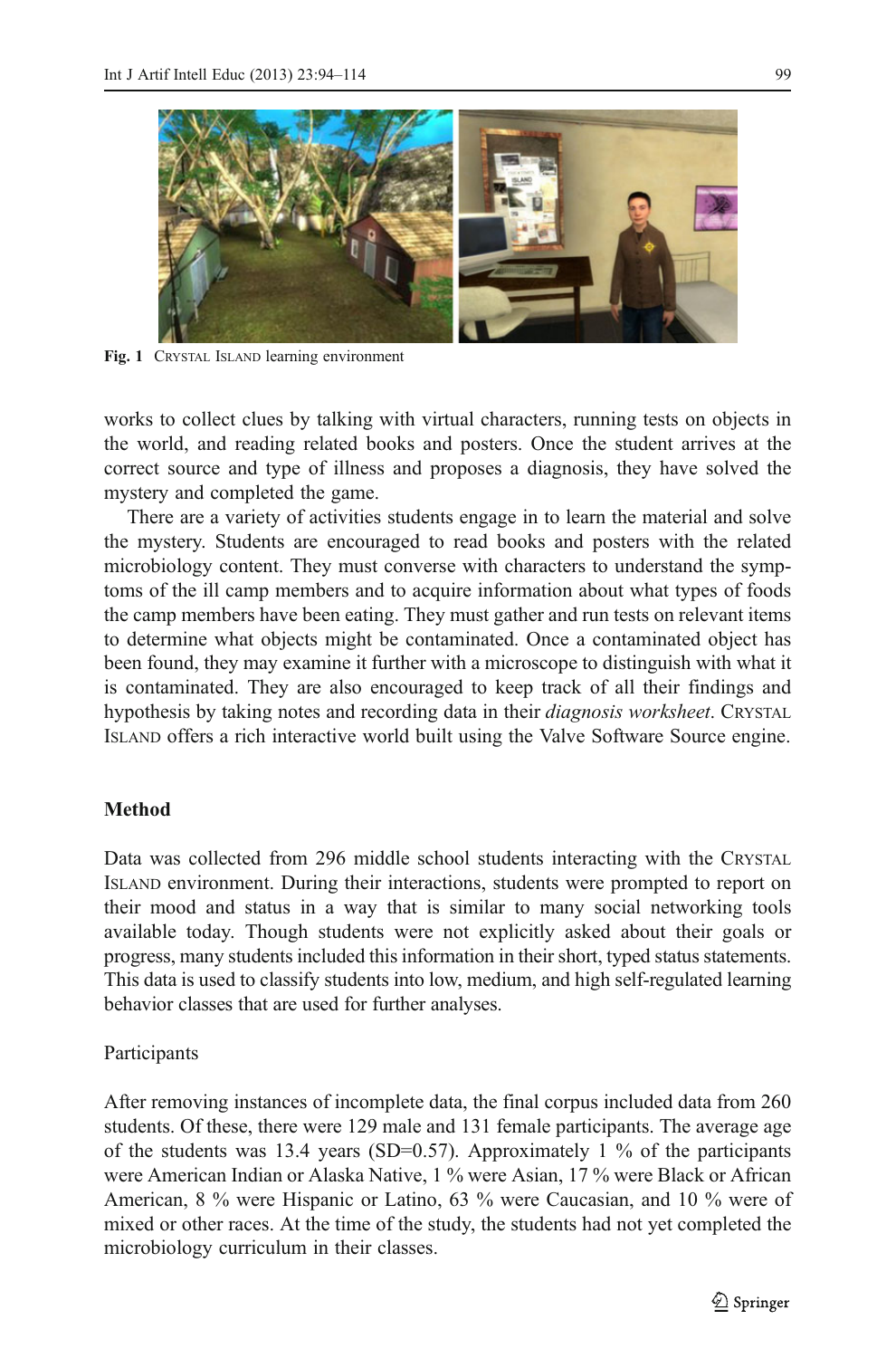## Measures

A week prior to the interaction, students completed a set of pre-study questionnaires including a test of prior knowledge, as well as several measures of personal attributes. Personality was measured using the Big 5 Personality Questionnaire, which describes personality along five dimensions: openness, conscientiousness, extraversion, agreeableness and neuroticism (McCrae and Costa [1993](#page-19-0)). Goal orientation, which refers to the extent that a student values mastery of material and successful performance outcomes when engaged in learning activities, was also measured (Elliot and McGregor [2001](#page-18-0)). Finally, students' emotion regulation strategies were measured with the Cognitive Emotion Regulation Questionnaire (Gernefski and Kraati [2006](#page-18-0)), which measures the extent to which each of nine common strategies are used by an individual student. Students also completed a researcher-generated curriculum test to measure their level of knowledge before interacting with CRYSTAL ISLAND.

Immediately after completing their interaction with CRYSTAL ISLAND, students were given a post-interaction curriculum test with questions identical to that of the pre-test. Students also completed two questionnaires aimed to measure students' interest and involvement with CRYSTAL ISLAND. A shortened form of the Intrinsic Motivation Inventory (McAuley et al. [1989\)](#page-19-0) was used to measure student motivation along five factors: interest/enjoyment, perceived competence, effort/importance, pressure/tension, and value/usefulness. Student engagement and presence in the system was measured using the Presence Questionnaire (Witmer, and Singer [1998](#page-19-0)), which includes several subscales such as a sense of immersion and involvement. Students also completed a questionnaire related to their understanding of the CRYSTAL ISLAND mystery, though these measures are outside the scope of this discussion.

## Procedure

Having completed the pre-test materials a week prior to the study, the students were seated at a station that included a laptop, mouse, headphones and a set of explanatory materials. Students received an introductory presentation by a researcher, which included a brief description of the purpose of the study and details about the game controls. The explanatory materials at each student station included this same information printed so they could reference it throughout the study.

During the study, students interacted with CRYSTAL ISLAND for 55 min or until they completed the mystery. Student's in-game behaviors were logged in detail by the system. During their interaction, they also received an in-game prompt asking them to report on their emotional state (Fig. [2](#page-7-0)). This prompt was described to students as being part of an "experimental social network" that was being used on CRYSTAL ISLAND. They received the prompt every 7 min and could only make updates when prompted. Students selected from one of seven emotional states: anxious, bored, confused, curious, excited, focused, and frustrated. They were also asked to type a short "status update." After their interactions, students were directed to a computer lab where the completed the post-interaction materials.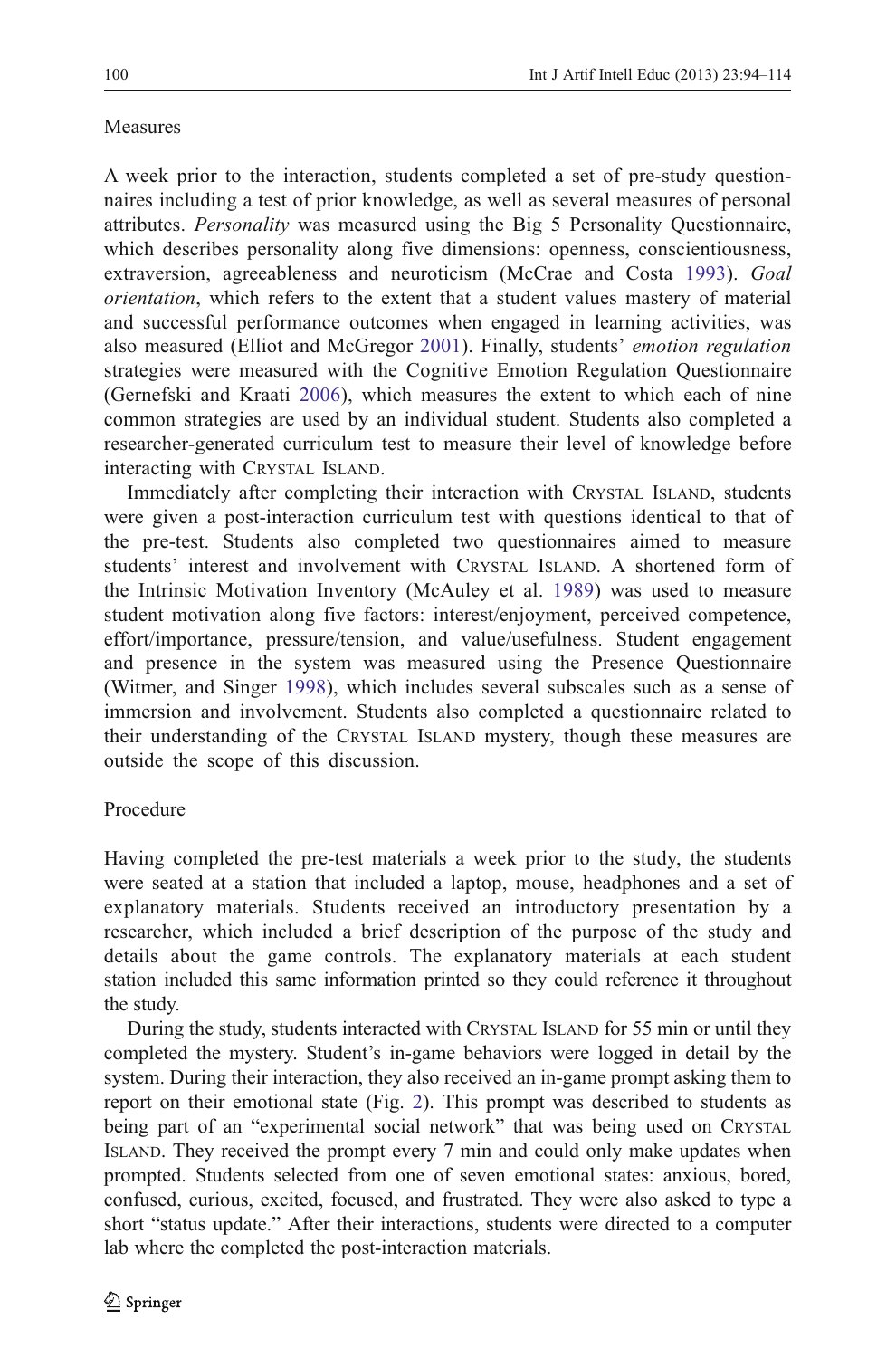<span id="page-7-0"></span>

Fig. 2 Self-report device

### SRL Annotation

During their interactions with CRYSTAL ISLAND, students were occasionally prompted to indicate their emotional state and to briefly type a few words about their current "status," similarly to how they might update their status in an online social network. Though these prompts did not directly ask students to report on goal-setting or monitoring, many student responses contained evidence of these metacognitive behaviors. Student status reports were tagged for SRL evidence use using the following four ranked classifications: (1) specific reflection, (2) general reflection, (3) non-reflective statements, or (4) unrelated (Table [1\)](#page-8-0). This ranking was motivated by the observation that setting and reflecting upon goals is a hallmark of self-regulatory behaviors and that specific goals are more beneficial than those that are more general (Zimmerman [2008\)](#page-20-0).

From the final corpus of 260 students, a total of 1836 statements were collected, resulting in an average of 7.2 statements per student. All statements were tagged by one member of the research team with a second member of the research team tagging a randomly selected subset (10 %) of the statements to assess the validity of the protocol. Inter-rater reliability was measured at  $\kappa$ =0.77, an acceptable level of agreement. General reflective statements were the most common  $(37.2 \%)$ , followed by unrelated  $(35.6 \%)$ , specific reflections (18.3 %) and finally non-reflective statements (9.0 %).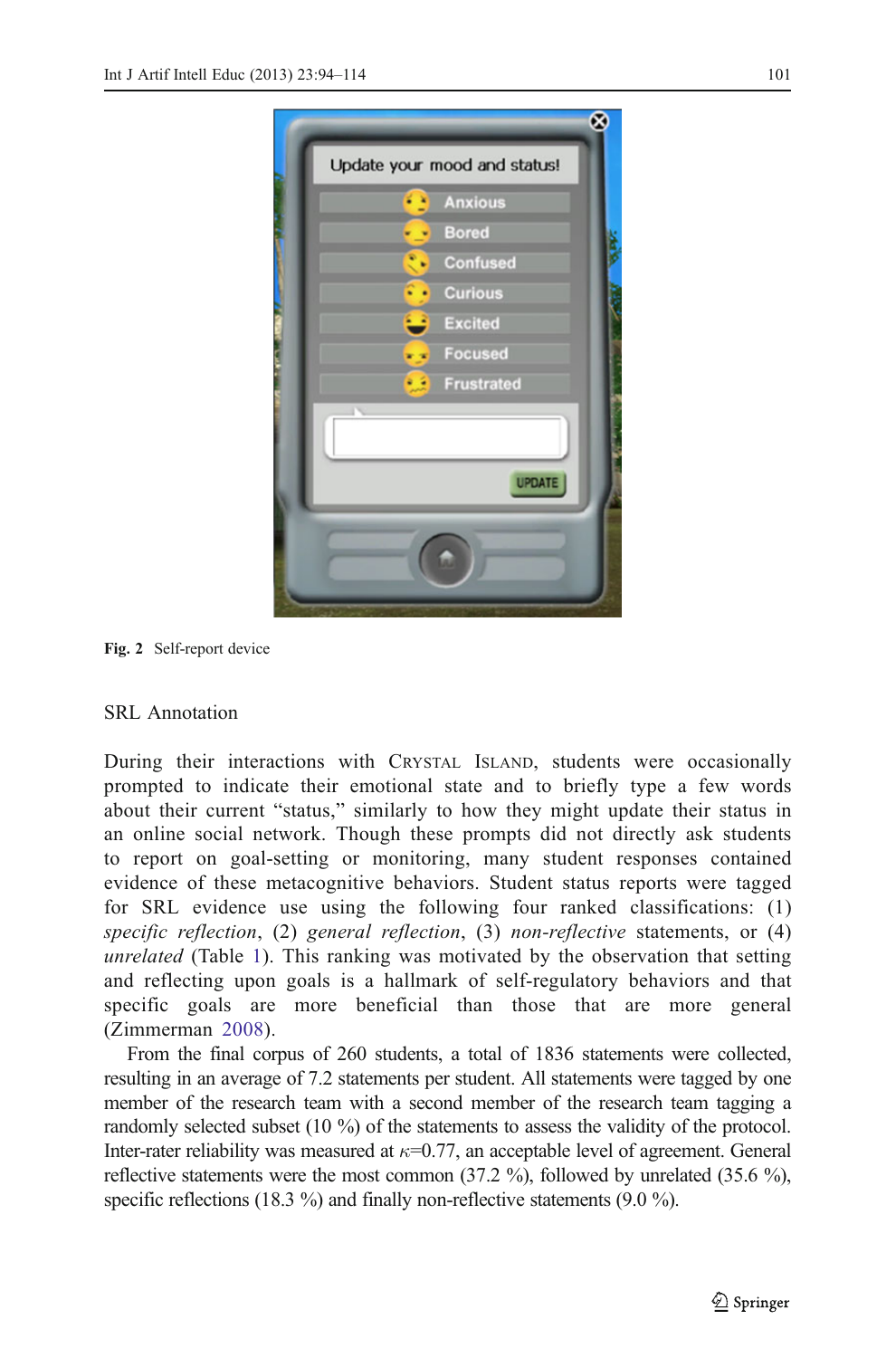| <b>SRL</b> category | Description                                                                                                           | Examples<br>"I am trying to find the food or drink that<br>caused these people to get sick."<br>"Wellthe influenza is looking more"<br>and more right. I think I'll try testing<br>for mutagens or pathogens $-$ [I] ruled<br>out carcinogens" |  |  |
|---------------------|-----------------------------------------------------------------------------------------------------------------------|------------------------------------------------------------------------------------------------------------------------------------------------------------------------------------------------------------------------------------------------|--|--|
| Specific reflection | Student evaluates progress towards a<br>specific goal or area of knowledge                                            |                                                                                                                                                                                                                                                |  |  |
| General reflection  | Student evaluates progress or knowledge<br>but without referencing a particular<br>goal                               | "I think I'm getting it"<br>"I don't know what to do"                                                                                                                                                                                          |  |  |
| Non-reflective      | Student describes what they are doing or<br>lists a fact without providing an<br>evaluation                           | "testing food"<br>"in the lab"                                                                                                                                                                                                                 |  |  |
| Unrelated           | Any statement which did not fall into the<br>above three categories is considered<br>unrelated, including non-word or | "having fun"<br>"arghhh!"                                                                                                                                                                                                                      |  |  |

unidentifiable statements

<span id="page-8-0"></span>Table 1 SRL tagging scheme

After tagging, students were given an overall SRL score based on the average score of their metacognitive statements, with unrelated statements contributing 0 points through to specific reflection which contributed 3 points per statement. The average was taken since students had different frequencies of reports based on when they solved the mystery. Because students could not enter statements at will we did not consider the count of statements as indicative of metacognition. The average SRL score was 1.40  $(SD=0.84)$  with a minimum and maximum score of 0 and 3, respectively. An even tertiary split was then used to assign the students to a Low, Medium, and High SRL category. This even split occurred at the levels of 1.0 and 2.0 (Fig. [3\)](#page-9-0). This split implies that High SRL students are making mostly specific reflections, while Low SRL students are primarily un-reflective. Three groups were chosen to cover a larger gradient of SRL behaviors and because tertiary splits have been effective in other machine learning applications (Sabourin et al. [2011a;](#page-19-0) Shores et al. [2011](#page-19-0)).

## Implications of SRL Classifications

Recall that the investigation sought to investigate whether metacognitive status statements elicited through prompts embedded within the game narrative play provide meaningful measures of SRL. While it was found that in-game prompts yielded evidence of metacognitive processes, it is not clear whether these measures are meaningful in predicting further outcomes. It was thus important to address the components of the second question by investigating how the metacognitive SRL classifications related to additional components of SRL such as learning, in-game behaviors and motivation.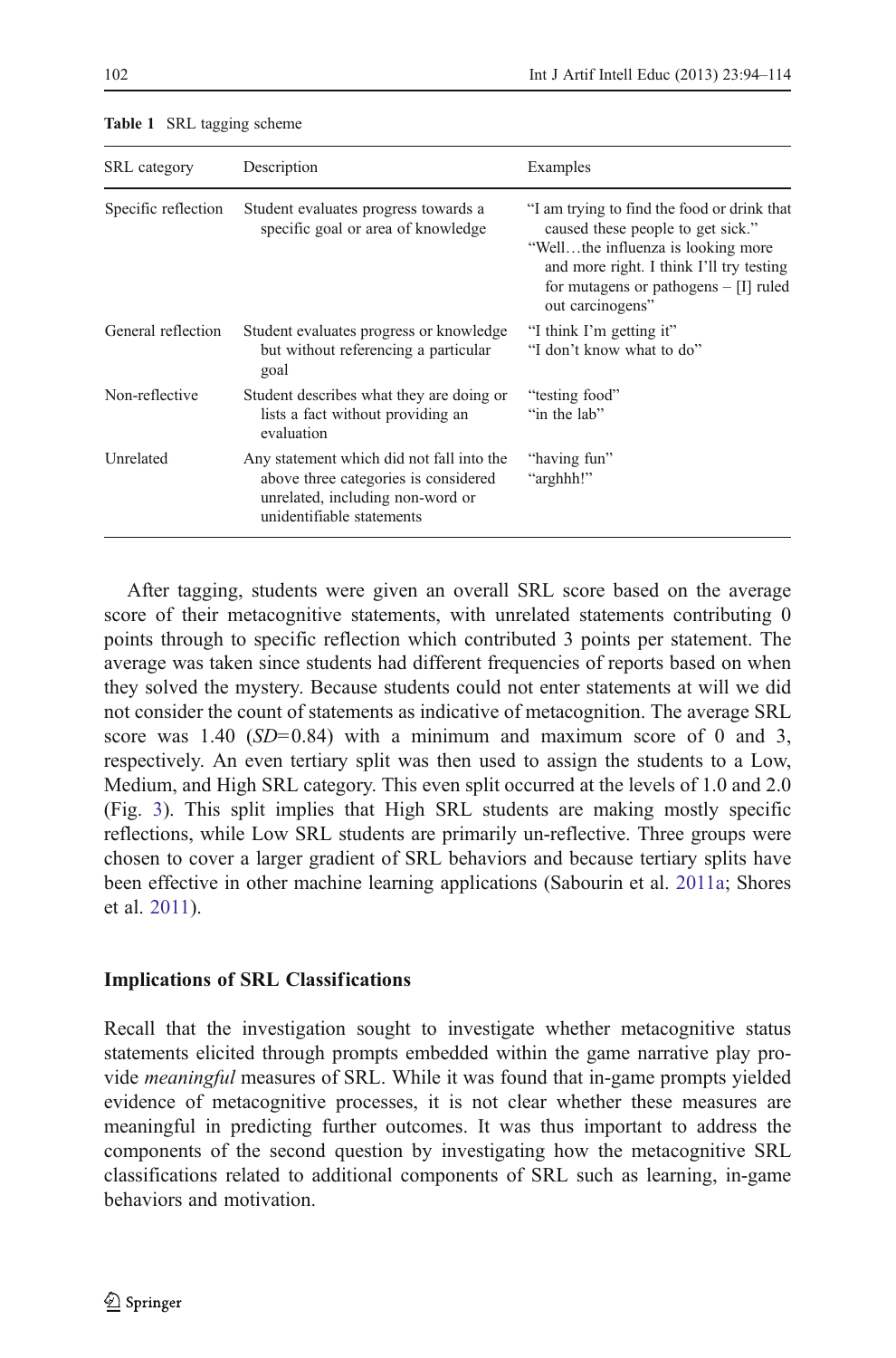<span id="page-9-0"></span>

Fig. 3 Histogram of SRL scores

#### SRL and Learning

The first objective of this work was to understand the role self-regulatory tendencies played on student learning. First, pre-curriculum test scores and SRL scores were group-mean centered to establish a meaningful midpoint. Subsequently, a hierarchical linear regression predicting students' performance on the post-curriculum test was performed by entering pre-test scores into the first block and the SRL score into the second block. While pre-test scores were found to be significantly predictive of posttest scores  $(F_{(1, 258)} = 51.07, p<0.001, r^2=16)$ , students' SRL scores were also significantly predictive above and beyond prior knowledge  $(F_{(2, 257)} = 39.63)$ ,  $p$ <.0001,  $r^2$ =.24) accounting for approximately 8 % more of the variance. Furthermore, student learning, as measured by normalized learning gains from the pre-test to post-test, was compared for the three SRL groups. An ANOVA indicated a significant difference in learning gains between the groups  $(F_{(2, 257)} = 4.6, p<0.01)$ . Tukey post-hoc comparisons indicated that both High and Medium SRL students experienced significantly better learning gains than Low SRL students at the  $\alpha$ =0.05 level. Analyses also indicated that there were significant differences on pre-test scores between groups  $(F_{(2, 257)} = 5.07, p<0.01)$  suggesting that students with high SRL tendencies may be better students or perhaps their increased prior knowledge helped them to identify and evaluate their goals more efficiently. Figure 4 shows the pre- and post-test scores across groups, highlighting both the differences in prior knowledge and learning during interaction with CRYSTAL ISLAND.



Fig. 4 Pre- and post-test scores by SRL classification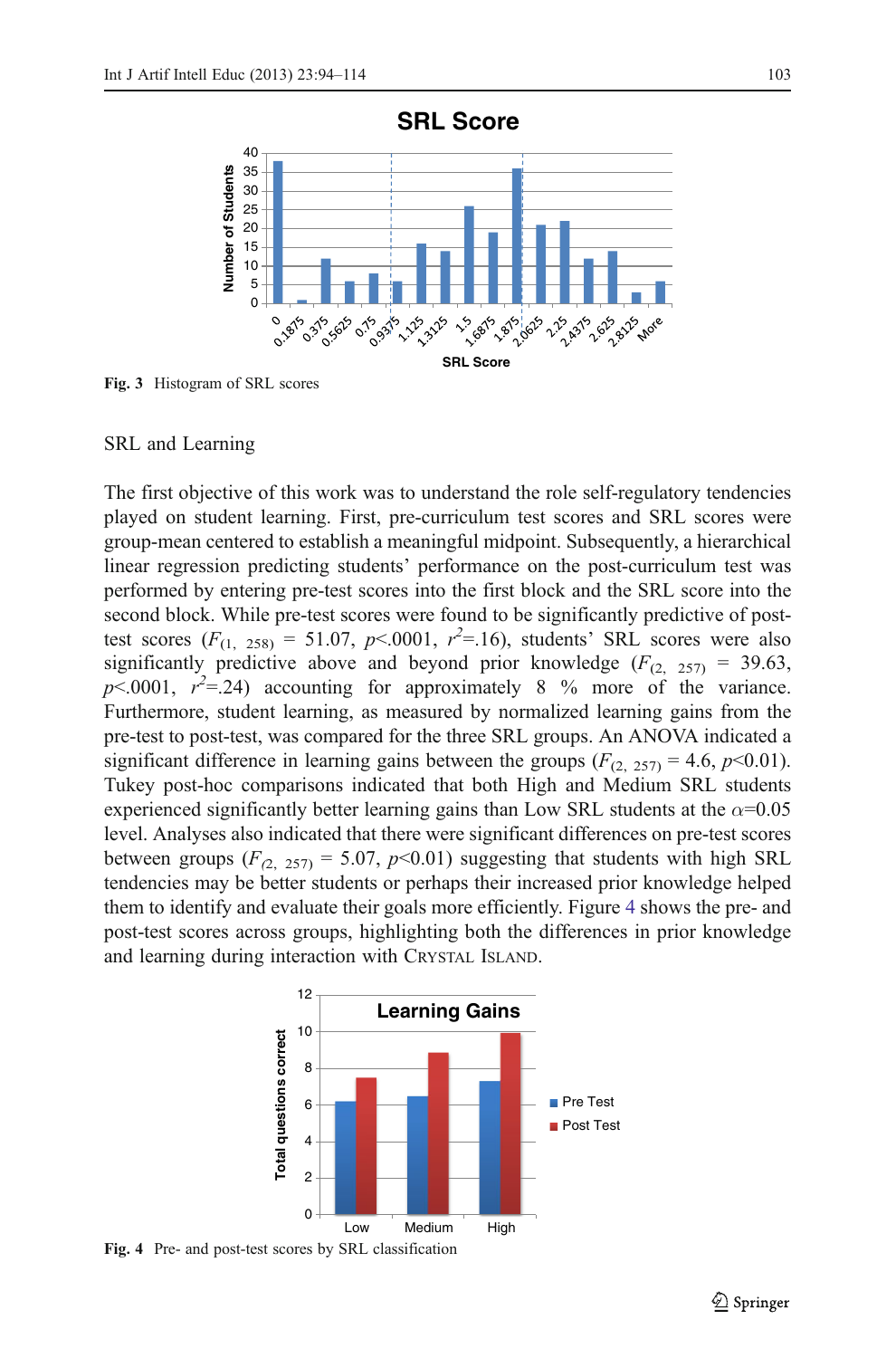## SRL and In-Game Behaviors

The next set of analyses was conducted to investigate differences in student behavior based on their SRL tendencies. A chi-squared analysis indicated that the percentage of students who solved the mystery did not differ significantly based on SRL group ( $\chi^2$  (2, N=260) = 4.72,  $p=0.094$ ) though on average, 38 % of High, 38 % of Medium and 25 % of Low SRL students completed the mystery. Additionally, an ANOVA found there was no significant difference in the number of goals completed during the interaction.

While a significant difference in students' abilities to solve the mystery was not found, there were differences in the in-game resources that students used. Resources expected to be most beneficial to learning and self-regulation included a *microbiology* app on the students' in-game smartphone which provides a wealth of microbiology information, books and posters that are scattered around the island with additional information, a notebook where students can record their own notes, a structured diagnosis worksheet for recording findings and hypotheses and finally a testing machine where students formulate hypotheses and run relevant tests. ANOVAs for student use of each of these features indicated a significant difference in student use of posters  $(F_{(2, 257)} = 5.28, p<0.01)$ , and tests  $(F_{(2, 257)} = 5.59, p<0.01)$ . While the differences in the use of other devices were not significant, interesting trends emerged (Fig. 5). High SRL students appear to make more use of the curricular resources in the game such as books and posters and also take more notes than the lower SRL students. Interestingly, High SRL students run significantly fewer tests than Medium or Low SRL students (as indicated by Tukey post-hoc comparisons). Abundant use of the testing device is often indicative of students gaming the system or failing to form good hypotheses in advance. This finding suggests that High SRL students may be more carefully selecting which tests to run and are perhaps obtaining positive test results earlier than Medium and Low SRL students.

## SRL and Motivation

A final set of analyses was conducted to determine the role of SRL and motivation with the CRYSTAL ISLAND environment. The first measure of motivation that was



Fig. 5 In-game behaviors by SRL classification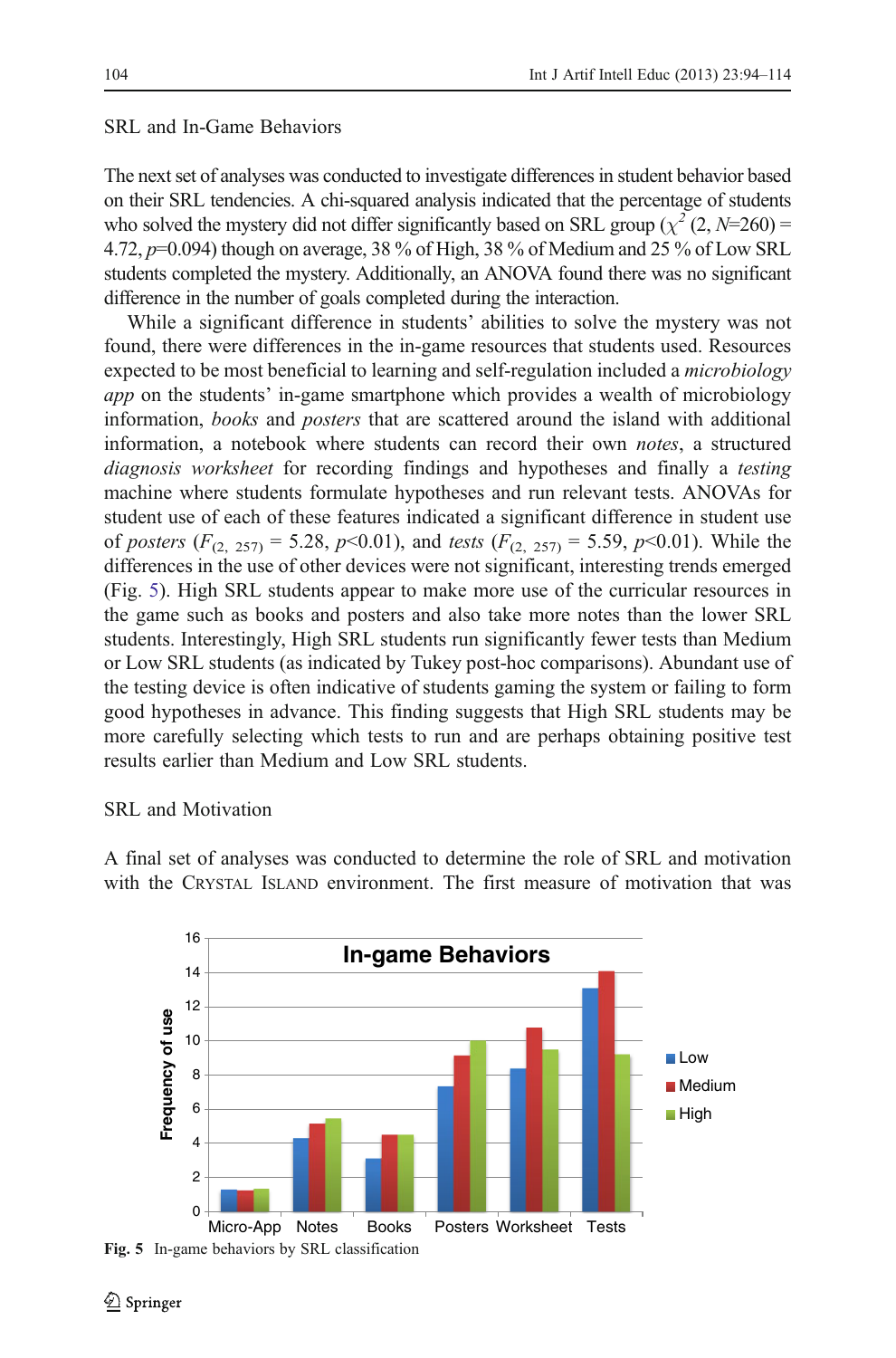considered was the total amount of off-task behavior students displayed during gameplay as disengagement from the task is thought to be evident of low motivation and persistence (Hershkovitz et al. [2012](#page-18-0)). Off-task behavior is measured as instances where students disengage from the learning content and focus instead on the gamebased features of the environment (Sabourin et al. [2011b\)](#page-19-0). For example, activities such as stacking boxes, climbing on trees, and spending too much time at the waterfall were considered as off-task. Although there appeared to be a trend in which higher SRL students engaged in less off-task behavior, an ANOVA indicated that this difference was not significant,  $(F<sub>Q</sub>, 257) = 2.00, p=0.13$ .

Further analyses were conducted with subscales of the post-measures of the Intrinsic Motivation Inventory (Fig. 6). ANOVA analyses indicated significant differences in the subscales of interest/enjoyment  $(F_{(2, 257)} = 9.44, p<0.01)$ , effort/importance  $(F_{(2, 257)} =$ 8.86,  $p<0.01$ ), and value/usefulness  $(F_{(2, 257)} = 12.23, p<0.01)$ . Tukey post-hoc comparisons indicated that High SRL students reported experiencing significantly more interest and enjoyment, and attributed greater value and importance to the task than either Medium or Low SRL students. It is interesting to note that there was no significant difference in the perceived competence subscale  $(F_{(2, 257)} = 2.07, p<0.13)$ . This was surprising due to the significant difference in learning gains demonstrated by students; however this finding may be explained by the lack of significant difference in the frequency of students completing the mystery within the given time. Perhaps students judged their competence on game skills specifically and not on the learning content. An alternate explanation could be that students with less developed SRL skills may be poor judges of their own competence (Kostons et al. [2012](#page-18-0)) and may over-estimate their success in this environment.

Finally, analyses were conducted on two subscales of the Presence Questionnaire believed to be most relevant to student motivation: involvement and interest. ANOVAs indicated significant differences in both of these metrics,  $(F_{(2, 257)} = 4.59, p=0.01)$  and  $(F_{(2, 257)} = 6.44, p<0.01)$ , respectively. Tukey post-hoc comparisons indicated that High SRL students reported experiencing significantly more immersion and involvement than either Medium or Low SRL students.

These results highlight several important factors relating to the research questions guiding the investigation. First, the post-interaction method of classifying students



Fig. 6 Reported motivation by SRL classification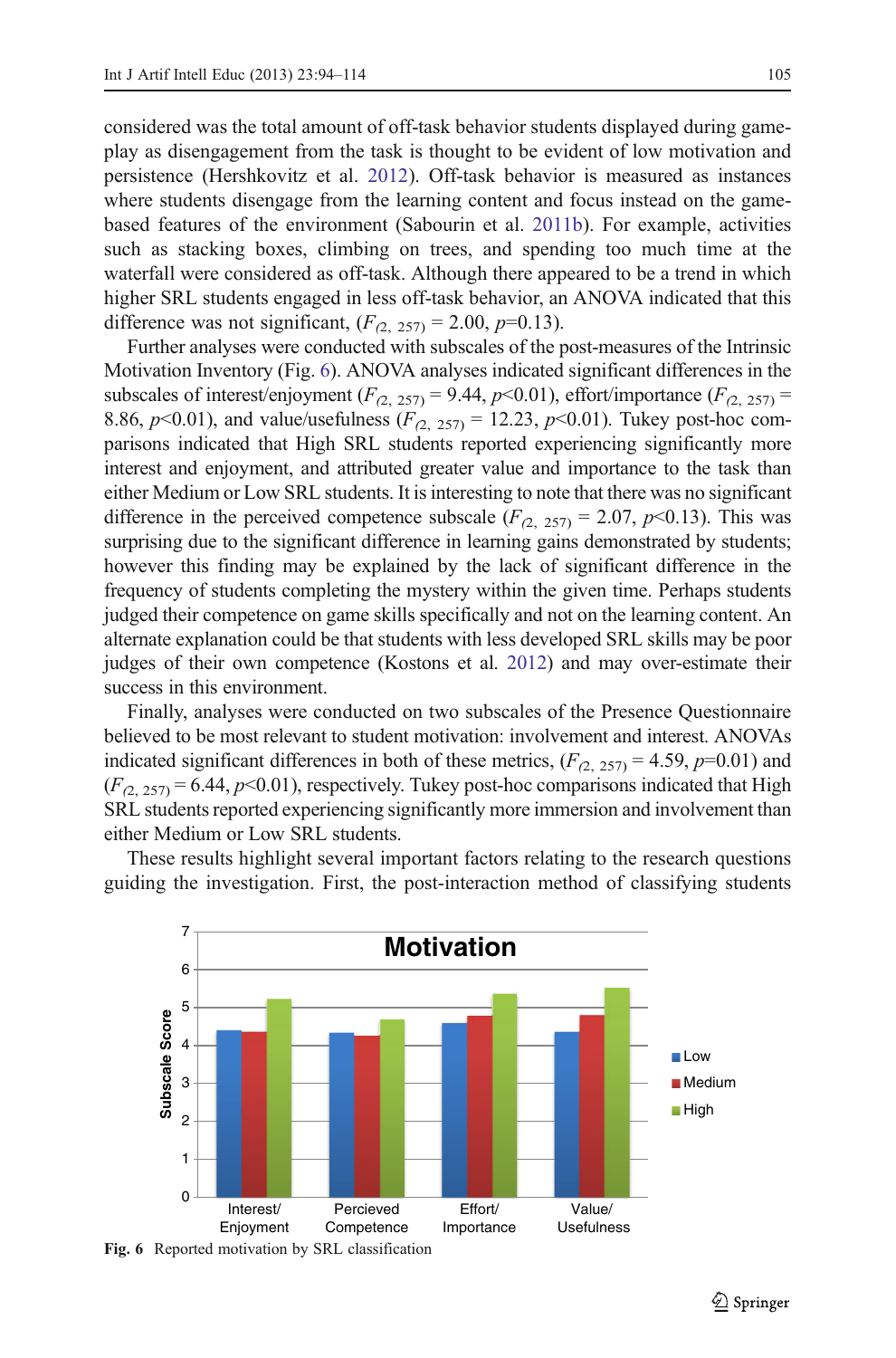into Low, Medium, and High SRL categories appears to yield meaningful groupings of students. Second, these classifications have significant implications for student learning. Students in the High SRL group have a higher level of initial knowledge than Low SRL students and, through interactions with CRYSTAL ISLAND, increase this gap in knowledge. This highlights the importance of identifying the Low SRL students so they can be provided supplementary guidance to help bridge the gap. Additionally, the results indicate that High SRL students utilize the environment's curricular features differently and likely more effectively than Low SRL students. This finding suggests that scaffolding to direct Low SRL students towards more effective use of these resources could be an appropriate mechanism for bridging the learning gap. Finally, High SRL students also report increased levels of engagement and motivation over other students. Overall, these findings highlight the need to provide support that is tailored to the individual students' SRL abilities.

## Predicting Self-Regulation Behaviors

In order to provide adaptive support of SRL strategies, students must be classified early into their interaction with the CRYSTAL ISLAND environment. The current procedure for identifying these students is performed manually after the interaction has been completed, which does not allow for early interventions. It is also desirable to only provide scaffolding specifically tailored to a student's skills since student learning and engagement may potentially be harmed by superfluous or inappropriate interventions. For these reasons, the next goal of this research was to train machinelearning models to predict students' SRL-use categories early into their interaction with CRYSTAL ISLAND. Because the primary goal of the learning environment is to improve science learning, appropriately recognizing and scaffolding the Low-SRL class of students is of increased importance.

## Features

In order to predict students' SRL-use categories, a total of 49 features were used to train machine-learning models (Table [2\)](#page-13-0). Of these, 26 features represented personal data collected prior to the students' interaction with CRYSTAL ISLAND. This included demographic information, pre-test score, and results of the personality, goal orientation, and emotion regulation questionnaires. The remaining 23 features represented a summary of students' interactions in the environment. This included information on how students used each of the curricular resources, how many in-game goals they had completed, as well as evidence of off-task behavior. Additionally, data from the students' self-reports were included, such as the most recent emotion report and the character count of their "status."

In order to examine early prediction of students' SRL-use categories, these features were calculated at four different points in time resulting in four distinct datasets. The first of these (Initial) represented information available at the beginning of the student's interaction and consequently only contained the 26 personal attributes. Each of the remaining three datasets ( $\mathbf{Report}_{1-3}$ ) contained data representing the student's progress at each of the first three emotion self-report instances. These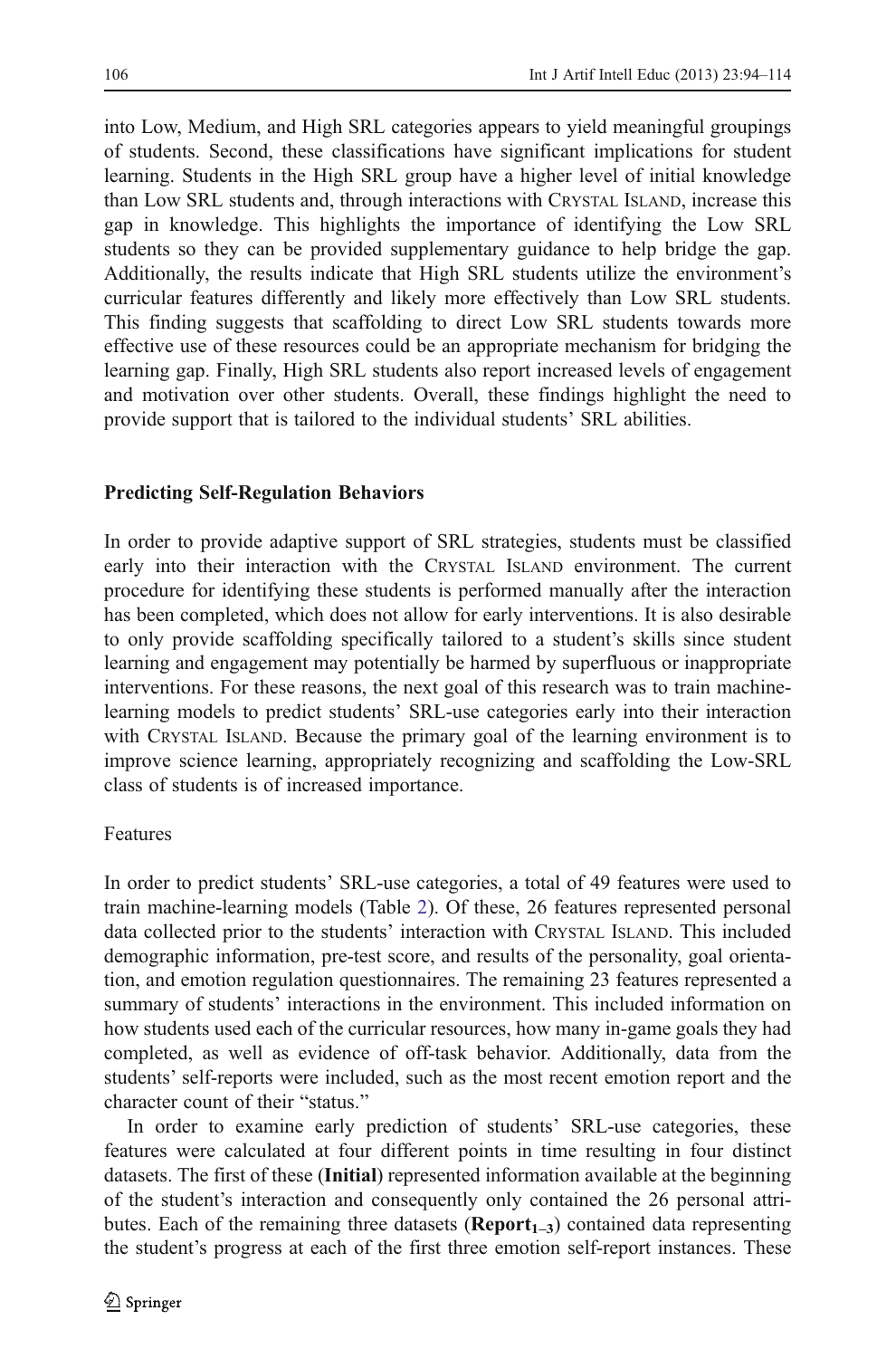<span id="page-13-0"></span>

| Personal attributes (26)                       | In-game attributes (23)           |  |  |  |
|------------------------------------------------|-----------------------------------|--|--|--|
| Achievement Goals Questionnaire (4)            | Resource Use (5)                  |  |  |  |
| • Mastery Avoidance                            | • Posters                         |  |  |  |
| • Master Approach                              | $\cdot$ Books                     |  |  |  |
| • Performance Avoidance                        | • Microbiology App                |  |  |  |
| • Performance Approach                         | • Notes                           |  |  |  |
| Big Five Inventory (5)                         | • Tests Run                       |  |  |  |
| • Openness                                     | Worksheet Use (6)                 |  |  |  |
| • Conscientiousness                            | • Worksheet Access                |  |  |  |
| • Extraversion                                 | • Worksheet Updates               |  |  |  |
| • Agreeableness                                | • Worksheet Checks                |  |  |  |
| • Neuroticism                                  | • Worksheet Filled                |  |  |  |
| Cognitive Emotion Regulation Questionnaire (9) | • Worksheet Right                 |  |  |  |
| • Self-Blame                                   | • Worksheet Wrong                 |  |  |  |
| • Acceptance                                   | Goal Completion (9)               |  |  |  |
| • Planning                                     | • Total Goals Completed           |  |  |  |
| • Positive Refocusing                          | • Time Since Last Goal Completion |  |  |  |
| • Perspective Taking                           | • Talked to Kim                   |  |  |  |
| • Catastrophizing                              | • Talked to Teresa                |  |  |  |
| • Other-Blame                                  | • Talked to Ouentin               |  |  |  |
| • Ruminating                                   | • Talked to Robert                |  |  |  |
| Demographics (8)                               | • Talked to Ford                  |  |  |  |
| • Pre-Test                                     | • Talked to Bryce                 |  |  |  |
| $\bullet$ Age                                  | • Successful Test                 |  |  |  |
| • Gender                                       | Other Behaviors (3)               |  |  |  |
| • Gaming Frequency (numeric)                   | • Average Status Length           |  |  |  |
| • Gaming Frequency (class)                     | · Total Off-Task Behavior         |  |  |  |
| • Gaming Hours                                 | • Recently Off-Task Behavior      |  |  |  |
| • Gaming Skill (numeric)                       |                                   |  |  |  |
| • Gaming Skill (class)                         |                                   |  |  |  |

datasets contained the same 26 personal attributes, but the values of the remaining 23 in-game attributes differentially reflected the student's progress up until that point. The first self-report occurred approximately 4 min into game play with the second and third reports occurring at 11 min and 18 min, respectively. The third report occurs after approximately one-third of the total time allotted for interaction has been completed, so it is still fairly early into the interaction time.

## Predictive Modeling

Each of the described datasets was used to train a set of machine learning classifiers including Naïve Bayes, Decision Tree, Support Vector Machine, Logistic Regression, and Neural Network. These models were trained and evaluated using 10-fold cross-validation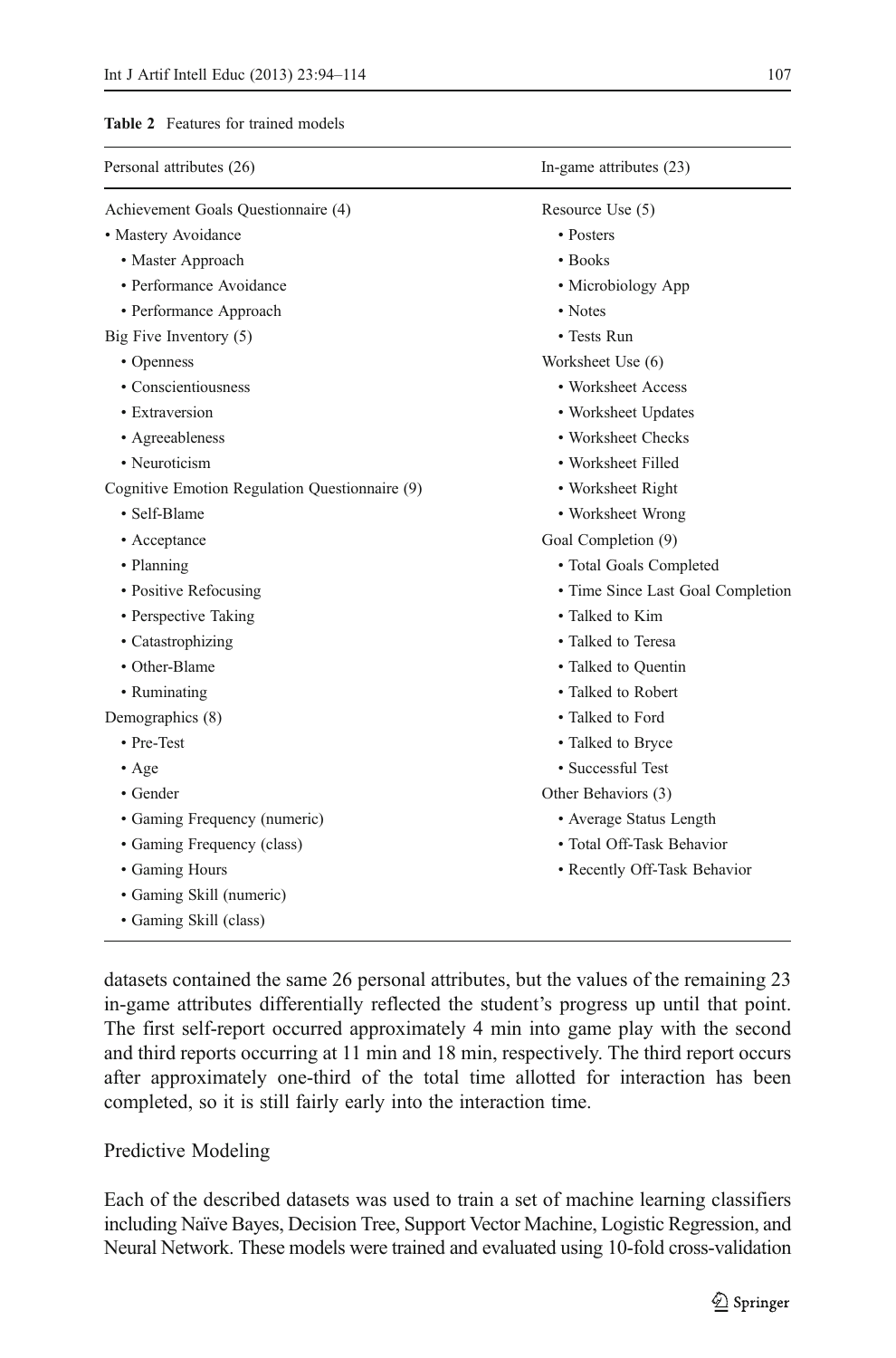| Model          | Predictive accuracy |                     |                     | Low-SRL recall      |         |            |                     |                     |
|----------------|---------------------|---------------------|---------------------|---------------------|---------|------------|---------------------|---------------------|
|                | Initial             | Report <sub>1</sub> | Report <sub>2</sub> | Report <sub>3</sub> | Initial | $Report_1$ | Report <sub>2</sub> | Report <sub>3</sub> |
| Naïve Bayes    | 44.2                | 43.5                | $46.1*$             | $50.5*$             | 0.47    | 0.28       | 0.54                | 0.52                |
| Neural network | 42.3                | 43.8                | $46.5*$             | 45.5                | 0.44    | 0.45       | 0.49                | 0.52                |
| Log. reg.      | 42.7                | $51.2**$            | 47.7                | $54.5**$            | 0.45    | 0.65       | 0.66                | 0.73                |
| <b>SVM</b>     | 43.5                | $46.9*$             | 45.7                | $51.4**$            | 0.51    | 0.55       | 0.56                | 0.62                |
| Decision tree  | 42.7                | $46.2*$             | $48.1*$             | $57.2**$            | 0.45    | 0.55       | 0.71                | 0.71                |

Table 3 Predictive models and evaluation metrics (for predictive accuracy, \* and \*\* indicate a significant improvement over the prior prediction at  $p$ <.05 and .01, respectively)

with the WEKA machine learning toolkit (Hall et al. [2009](#page-18-0)). The predictive accuracies of these models are shown in Table 3. All of the learned models were able to offer a predictive accuracy statistically significantly better than a most-frequent class baseline (at  $p<0.01$ ). Due to the fact that the classes were identified using an even tertiary split, the most frequent class (Medium) model has a predictive accuracy of 33.5 %. Additionally, most models demonstrated gains in predictive accuracy further into the interaction (Fig. 7).

Of the models attempting to predict SRL class before any interaction with the environment, the model with the best performance is the Naïve Bayes model (44.3 %). However, there are no significant differences in predictive accuracy between any of the models trained on this dataset. Alternatively, of the models trained with the most data, the Decision Tree model achieves the highest predictive accuracy (57.2 %), and is statistically significantly better than the other models trained on this dataset  $(p<0.05)$ . In general, it appears that the two models with the best overall performance are the Decision Tree and Logistic Regression models.



Fig. 7 Predictive accuracy improvements across time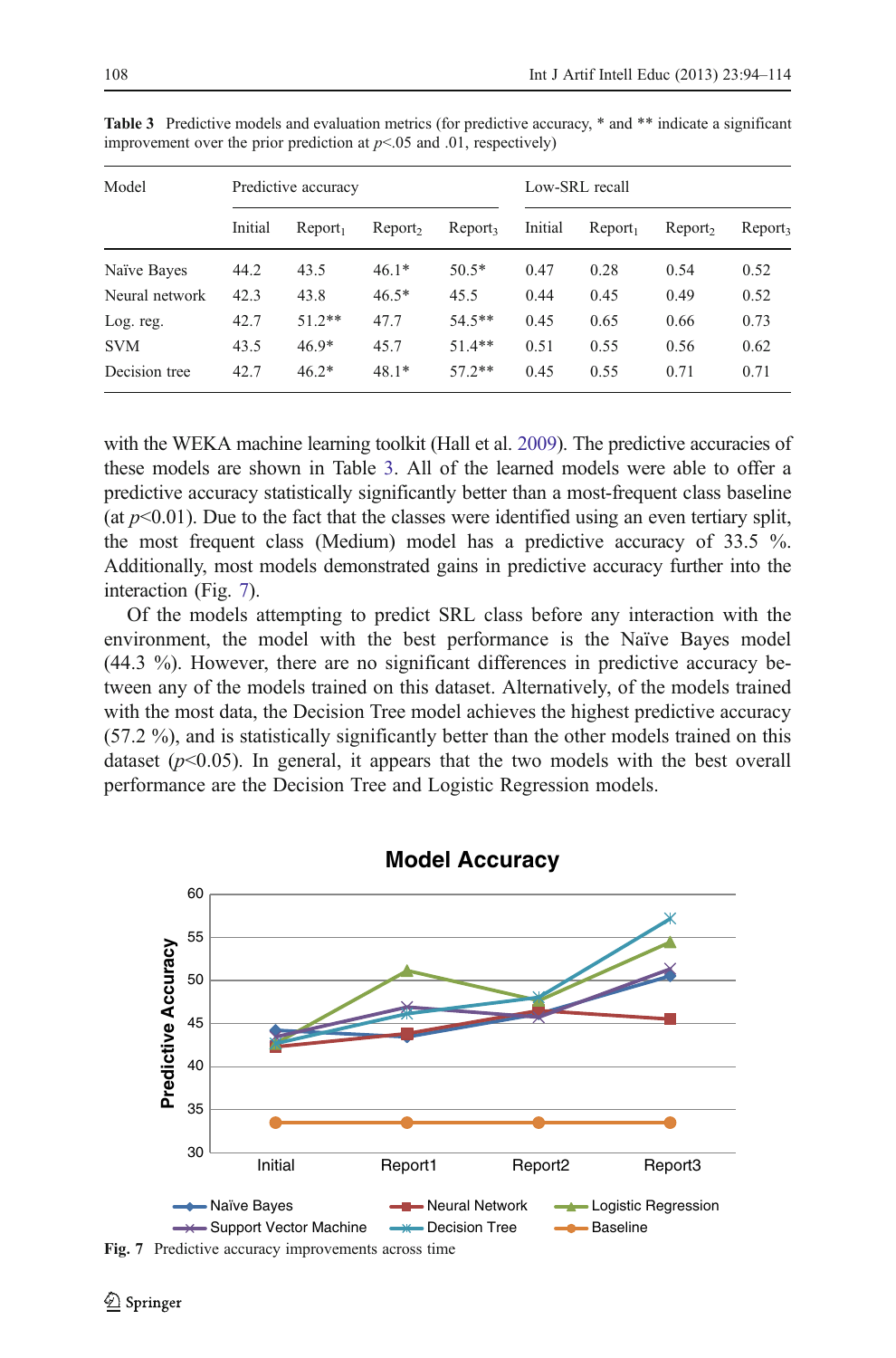In addition to predictive accuracy, we are also particularly interested in the models' abilities to distinguish Low SRL students as these students would be the targets of additional support. For this reason, we compared the models' levels of recall for the Low SRL class (Fig. 8). These results again demonstrate a steady growth in the ability to correctly recognize Low SRL students. Additionally, the Decision Tree and Logistic Regression models again distinguish themselves in their ability to outperform the remaining models. These results indicate that using either model, or perhaps a combination of both models, will offer promise in being able to identify and support Low SRL students early into their interaction with CRYSTAL ISLAND.

#### **Discussion**

This work presents an initial analysis of students' natural self-regulated learning activities in the game-based learning environment, CRYSTAL ISLAND. Three questions guided this investigation: 1) Can metacognitive status statements elicited through prompts embedded within the game narrative play provide meaningful measures of SRL?, 2) How are these metacognitive measures related to learning, in-game behaviors, and motivation?, and 3) Can machine learning techniques be used to predict these measures of SRL early into a student's interaction? Results indicate that undirected prompts have the potential to show students' use of goal setting and monitoring. Additionally, classifications using these metacognitive statements yielded meaningful groupings of students who demonstrated different levels of learning, in-game strategy use, and motivation. Specifically, the findings suggest that self-regulated learners tend to make better use of in-game curricular resources and may be more deliberate in their actions. Although highly self-regulated learners were not more likely to solve the mystery, they did demonstrate significantly higher learning gains as a result of their interaction. These results point to the importance of being able to identify students with tendencies towards low self-regulation in order to provide appropriate scaffolding.



**Model Recall**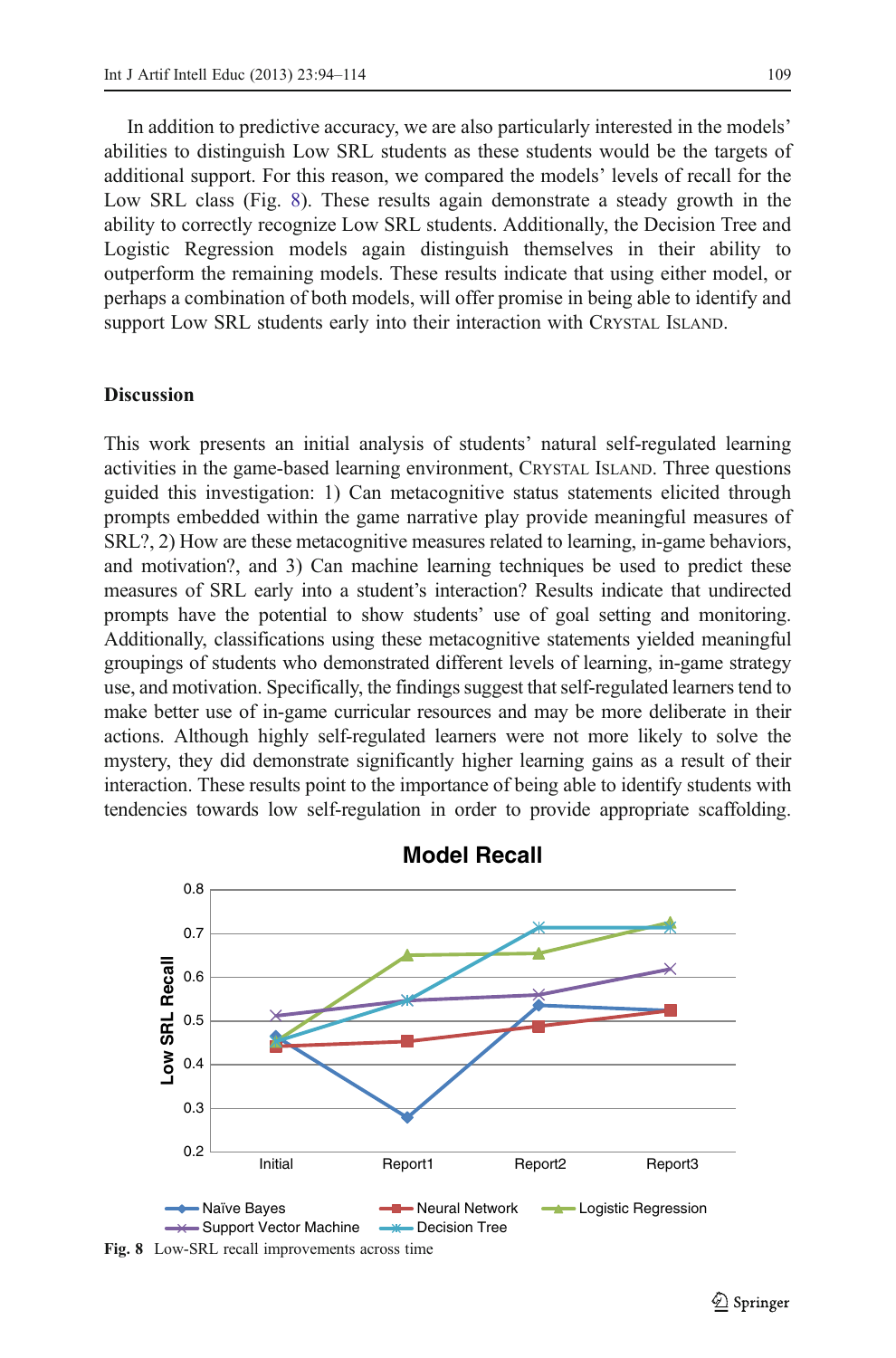Finally, the machine learning models discussed in this paper show significant promise in being able to predict a student's SRL abilities early into their interaction with CRYSTAL ISLAND.

## Limitations

There are several limitations to this work. The primary limitation relates to the collection of evidence of self-regulated learning. The prompts were given to students in the context of a social network and did not directly prompt for reflection on goals or progress monitoring. We argue that students who made statements along these lines without prompting were likely actively engaging in goal setting and monitoring and had these reflections readily available. However, it is possible that we would see very different response patterns if the prompts had been guided and directed toward metacognitive monitoring. There may have been students who were engaging in these processes but did not choose to record this information in their status updates. However, it is also true that adding directed prompts will encourage students to engage in metacognitive processes that they were not predisposed to and may in turn impact the self-regulated learning behaviors that are exhibited. An important area of work will be to determine the role of directed and undirected prompts in identifying goal-setting and monitoring behavior.

Another limitation is the use of a tertiary split of students into High, Medium and Low categories. Because the modeling techniques used require categorical labels it was necessary to divide the students into some set of classes. The even three-way split was chosen because of prior work identifying this as providing a nice level of granularity without too many classes (Sabourin et al. [2011a\)](#page-19-0); however, this selection does treat students in the upper and lower bounds of the bucket as equals while differentiating between students at the high and low endpoint of adjacent groups. It will be important to investigate other splitting techniques to identify optimal groupings of students. This may be done using clustering or other approaches that do not directly rely on a single measure.

## Future Work

Many areas remain for future work. One major avenue for exploration is that of realtime recognition and scaffolding of SRL. Along these lines, it will be important to first identify which specific behaviors should be supported or guided by the adaptive system. This work has shown that High, Medium, and Low-SRL students utilize the features of the CRYSTAL ISLAND environment differently. Further work should be undertaken to attempt to gain a more detailed understanding of these differences with modeling techniques such as pattern mining or Markovian approaches. Next, leveled scaffolding will be developed and evaluated to identify how much scaffolding is appropriate for each SRL skill level. This scaffolding will encourage goal setting and monitoring behaviors and guide students towards strategies identified by the analysis of real student behaviors. It will be important to measure outcomes in terms of both learning and engagement as it is expected that too much guidance or support may reduce interest and enjoyment. Furthermore, it will be important to investigate the relative cost of misclassification and incorrect delivery of scaffolding. An objective cost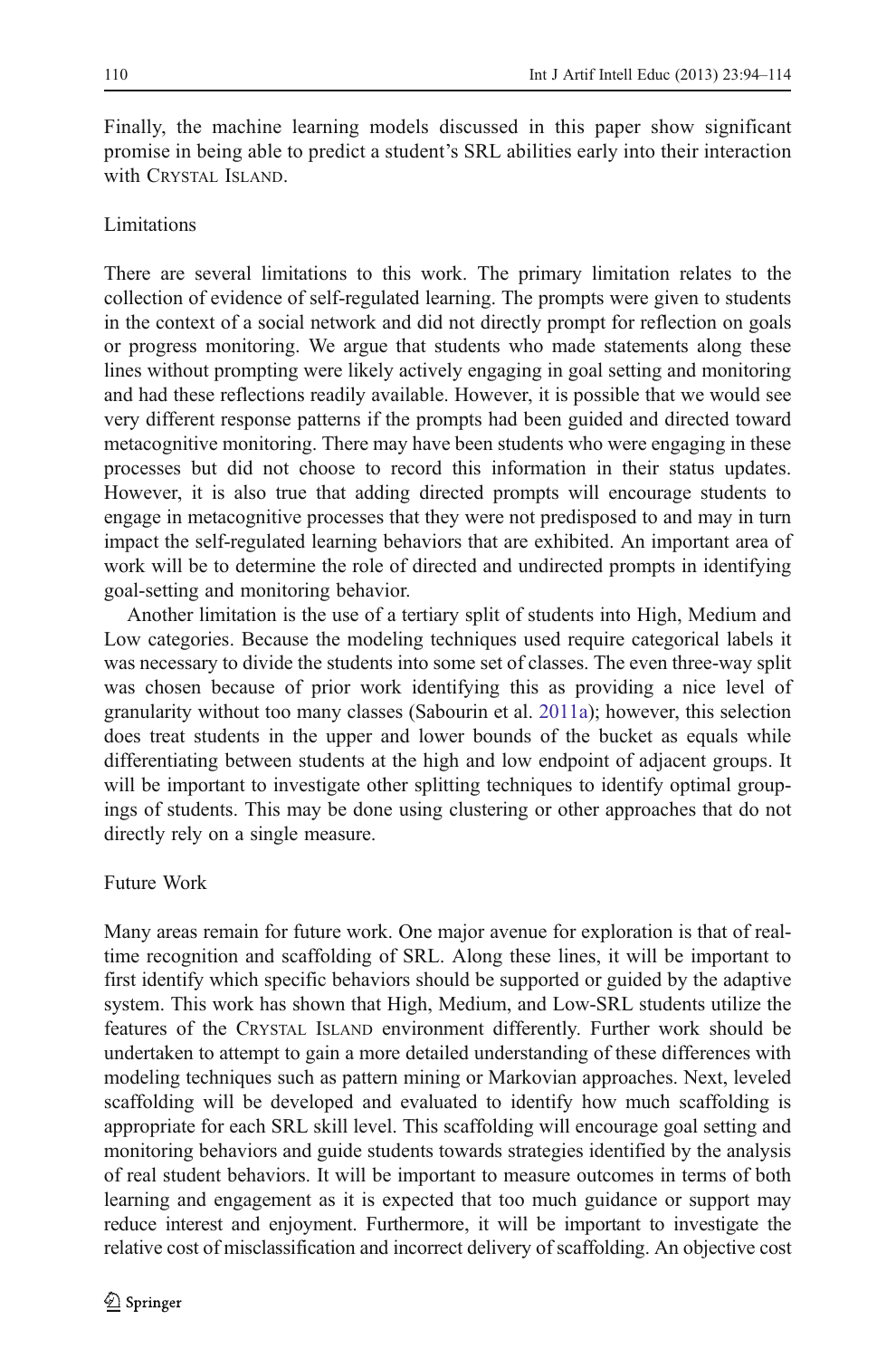<span id="page-17-0"></span>metric balancing engagement and learning can guide learned models towards policies that optimize a scaffolding strategy. Finally, the findings from each of these investigations will be incorporated into a comprehensive version of CRYSTAL ISLAND, capable of early detection and adaptive, leveled scaffolding of self-regulate learning.

Another interesting avenue is examining how these results generalize to other domains and environments. SRL skills such as goal setting and cognitive tool use have been shown to be important for success both in CRYSTAL ISLAND and in many other learning environments (Shores et al. [2011](#page-19-0); Baker and Clarke-Midura [2013;](#page-18-0) Shute and Ventura [2013](#page-19-0)). It will be interesting to see how the features utilized for predictive modeling in this work can be extended to other environments with different interactive elements and structures. Identifying the commonalities between these environments for effective modeling will help in building more robust and generalizable models of self-regulated learning.

#### Conclusion

Self-regulated learning is an important skill impacting the success of students on a variety of learning tasks. Students without these skills are unable to make the most of learner-guided environments that provide autonomy and self-guided learning in the hopes of increasing engagement and interest as well as learning outcomes. Scaffolding tailored specifically to the skill-level of the student is necessary to balance the engagement benefits of autonomy and the learning benefits of guided learning activities. The empirical models discussed in this work represent the first step in developing a system capable of early identification of SRL skills so that adaptation can be tailored directly based on students' specific needs.

Acknowledgments The authors wish to thank members of the IntelliMedia Group for their assistance, Omer Sturlovich and Pavel Turzo for use of their 3D model libraries, and Valve Software for access to the SourceTM engine and SDK. This research was supported by the National Science Foundation under Grants REC-0632450, DRL-0822200, and IIS-0812291. This material is based upon work supported under a National Science Foundation Graduate Research Fellowship. Any opinions, findings, and conclusions or recommendations expressed in this material are those of the authors and do not necessarily reflect the views of the National Science Foundation.

#### **References**

- Aleven, V., & Koedinger, K. (2002). An effective metacognitive strategy: learning by doing and explaining with a computer-based cognitive tutor. Cognitive Science, 26, 147–179.
- Aleven, V., McLaren, B. M., Roll, I., & Koedinger, K. R. (2006). Toward meta-cognitive tutoring: a model of help-seeking with a cognitive tutor. International Journal of Artificial Intelligence in Education, 16, 101–128.
- Alfieri, L., Brooks, P., Aldrich, N., & Tenenbaum, H. (2011). Does discovery-based instruction enhance learning. Journal of Education Psychology, 103(1), 1–18.
- Azevedo, R., Johnson, A., Chauncey, A., & Burkett, C. (2010). Self-regulated learning with MetaTutor: Advancing the science of learning with MetaCognitive tools. In M. Khine & I. Saleh (Eds.), New science of learning: Cognition, computers and collaboration in education (pp. 225–248). New York: Springer.
- Azevedo, R., Landis, R., Feyzi-Behnagh, R., Duffy, M., Trevors, G., Harley, J., et al. (2012). The effectiveness of pedagogical agents' prompting and feedback in facilitating co-adapted learning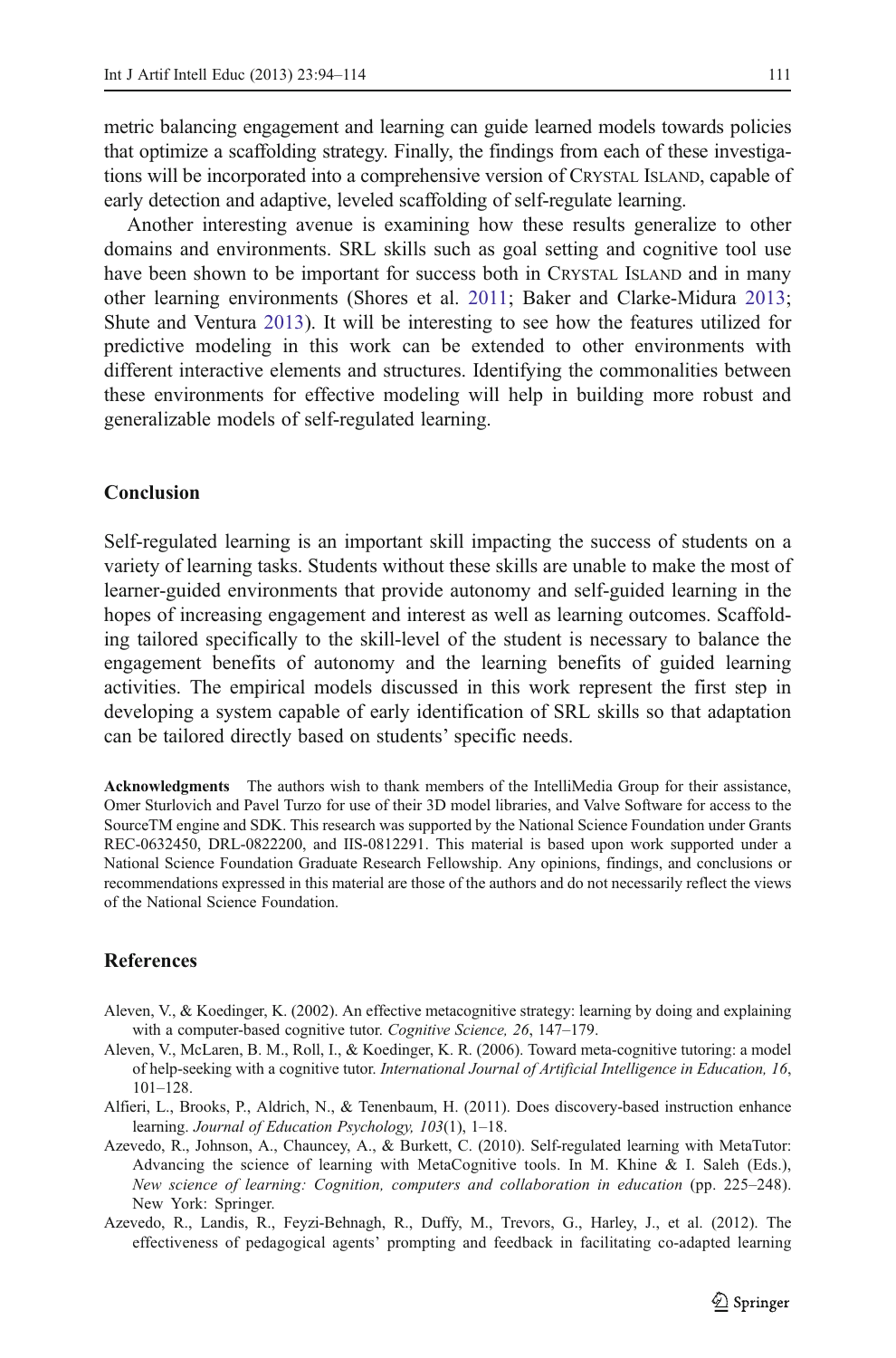<span id="page-18-0"></span>with MetaTutor. Proceedings of the 11th International Conference on Intelligent Tutoring Systems (pp. 212–221).

- Baker, S. J. D. R., & Clarke-Midura, J. (2013). Predicting successful inquiry learning in a virtual performance assessment for science. In Proceedings of the 21st International Conference on User Modelling, Adaptation, and Personalization (pp. 203–214).
- Biswas, G., Jeong, H., Roscoe, R., & Sulcer, B. (2009). Promoting motivation and self-regulated learning skills through social interactions in agent-based learning environments. 2009 AAAI Fall Symposium on Cognitive and Metacognitive Educational Systems.
- Chi, M. T. H., Bassok, M., Lewis, M. W., Reimann, P., & Glaser, R. (1989). Self-explanations: how student study and use examples in learning to solve problems. Cognitive Science, 13, 145–182.
- Clarke, J., & Dede, C. (2009). Design for scalability: a case study of the river city curriculum. Journal of Science Education and Technology, 18(4), 353–365.
- Conati, C. (2002). Probabilistic assessment of user's emotions in educatioanl games. International Journal of Applied Artificial Intelligence, Special Issue on Merging Cognition and Affect in HCI, 16(1), 555– 575.
- Conati, C., & VanLehn, K. (2000). Towards computer-based support of meta-cognitive skills: a computational framework to coach self-explanation. International Journal of Artificial Intelligence in Education, 11, 398–415.
- Easterday, M. W., Aleven, V., Scheines, R., & Carver, S. M. (2011). Using tutors to improve educational games. Proceedings of the 15th International Conference on Artificial Intelligence in Education (pp. 63–71). Berlin: Springer Verlag.
- Elliot, A. J., & McGregor, H. A. (2001). A 2 x 2 achievement goal framework. Journal of Personality and Social Psychology, 80, 501–519.
- Ellis, D., & Zimmerman, B. J. (2001). In H. J. Hartman (Ed.), Enhancing self-monitoring during selfregulated learning of speech (pp. 205–228). Dordrecht: Kluwer.
- Fiorella, L., & Mayer, R. E. (2012). Paper-based aids for learning with a computer-based game. Journal of Educational Psychology, 104(4), 1074–1082. doi[:10.1037/a0028088](http://dx.doi.org/10.1037/a0028088).
- Gee, J. P. (2003). What video games have to teach us about learning and literacy. New York: Palgrave Macmillan.
- Gernefski, N., & Kraati, V. (2006). Cognitive emotion regulation questionnaire: development of a short 18 item version. Personality and Individual Differences, 41, 1045–1053.
- Hall, M., Frank, E., Holmes, G., Pfajhringer, B., Reutmann, P., & Witten, I. (2009). The WEKA data mining software: an update. SIGKKD Explorations, 11(1).
- Hallinen, N., Walker, E., Wylie, R., Ogan, A., & Jones, C. (2009). I was playing when I learned: a narrative game for French aspectual distinctions. Proceedings of the Workshop on Intelligent Educational Games at the 14th International Conference on Artificial Intelligence in Education (pp. 117–120).
- Harp, S., & Mayer, R. E. (1998). How seductive details do their damage: a theory of cognitive interest in science learning. Journal of Educational Psychology, 90(3), 414–434.
- Hershkovitz, A., Baker, R. S. J. D., Gobert, J., & Nakama, A. (2012). A data-driven path model of student attributes, affect, and engagement in a computer-based science inquiry microworld. Proceedings of the International Conference on the Learning Sciences.
- Johnson, W. L. (2010). Serious use of a serious game for language learning. International Journal of Artificial Intelligence in Education, 20(2), 175–195.
- Kapp, K. (2012). The gamification of learning and instruction. San Francisco: Pfeiffer.
- Kim, J., Hill, R. W., Durlach, P. J., Lane, H. C., Forbell, E., Core, M., et al. (2009). BiLAT: a game-based environment for practicing negotiation in a cultural context. International Journal of Artificial Intelligence in Education, 19(3), 289–308.
- Kirschner, P. A., Sweller, J., & Clark, R. E. (2006). Why minimal guidance during instruction does not work: an analysis of the failure of constructivist, discovery, problem-based, experiential, and inquirybased teaching. Educational Psychologist, 41, 75–86.
- Kostons, D., van Gog, T., & Paas, F. (2012). Training self-assessment and task-selection skills: a cognitive approach to improving self-regulated learning. Learning and Instruction, 22, 121–132.
- Lajoie, S., & Derry, S. J. (1993). Computers as cognitive tools. Hilldale: Lawrence Erlbaum Associates.
- Land, S. (2000). Cognitive requirements for learning with open-ended learning environments. Educational Technology Research and Development, 48(3), 61–78.
- Long, Y., & Aleven, V. (2013). Supporting students' self-regulated learning with an open learner model in a linear equation tutor. In Proceedings of the International Conference on Artifical Intelligence in Education (AIED-2013) (pp. 219–228).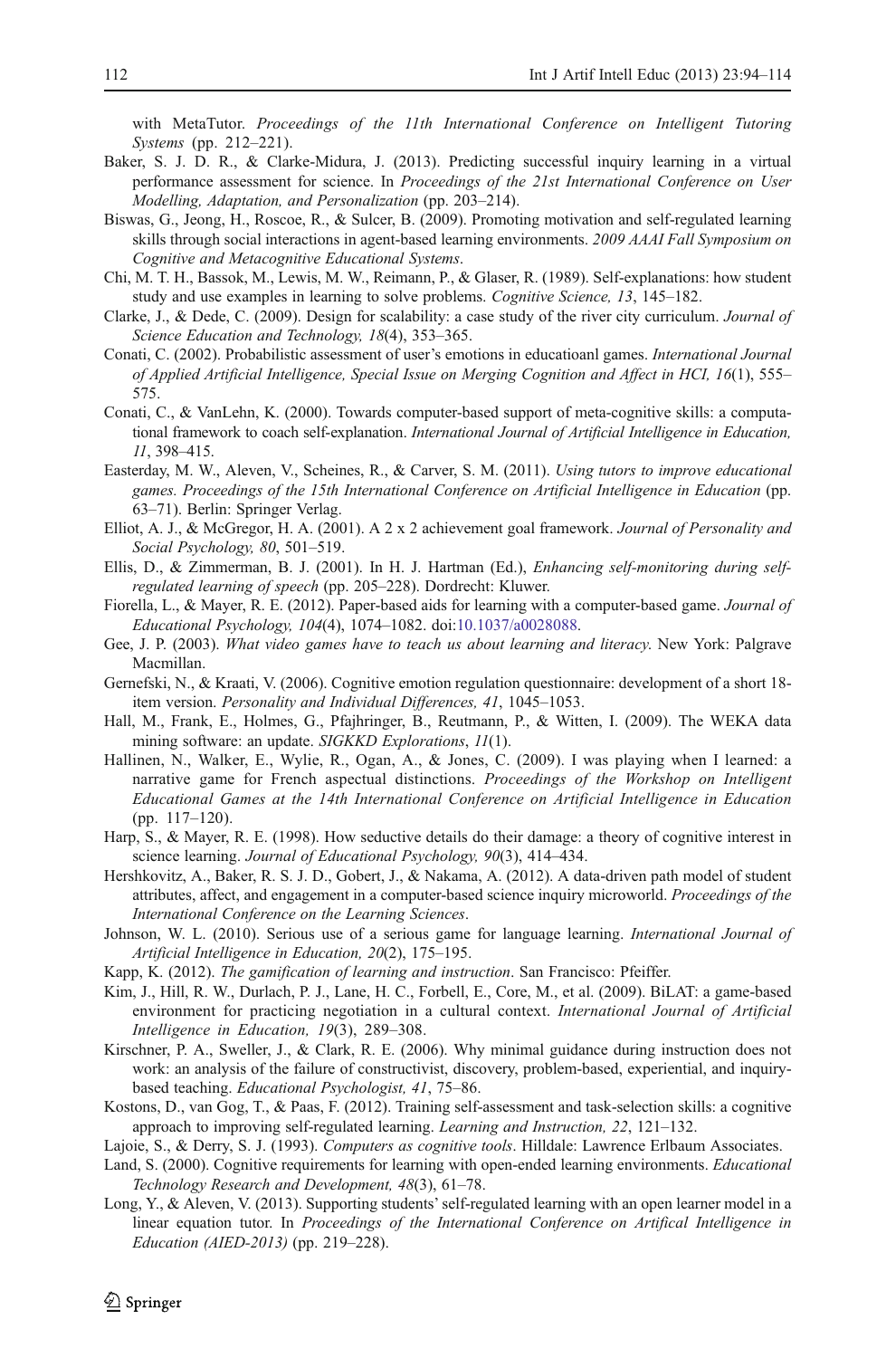- <span id="page-19-0"></span>McAuley, E., Duncan, T., & Tammen, V. (1989). Psychometric properties of the intrinsic motivation inventory in a competitive sport setting: a confirmatory factory analysis. Research Quarterly for Exercise and Sport,  $60(1)$ , 48-58.
- McCrae, R., & Costa, P. (1993). Personality in adulthood: A five-factor theory perspective (2nd ed.). New York: Guilford Press.
- McNamara, D. S., Jackson, G. T., & Graesser, A. C. (2009). Intelligent tutoring and games (ITaG). Proceedings of the Workshop on Intelligent Educational Games at the 14th International Conference on Artificial Intelligence in Educationntelligent Educational Games at the 14th International Conference on Artificial Intelligence in Education (pp. 1–10).
- Millis, K., Forsyth, C., Butler, H., Wallace, P., Graesser, A., & Halpern, D. (2011). Operation ARIES! A serious game for teaching scientific inquiry. In M. Ma, A. Oikonomou, & L. C. Jain (Eds.), Serious games and edutainment applications (pp. 169–195). London: Springer.
- Pintrich, P. (2000). The role of goal orientation in self-regulated learning. In M. Boekaerts, P. Pintrich, & M. Zeidner (Eds.), Handbook of self-regulation. San Diego: Academic.
- Rowe, J. P., Shores, L. R., Mott, B. W., & Lester, J. C. (2010). Integrating learning and engagement in narrative-centered learning environments. Proceedings of the Tenth International Conference on Intelligent Tutoring Systems (pp. 166–177). Pittsburgh, PA. Retrieved from [http://www.springerlink.com/index/](http://www.springerlink.com/index/XJ5041R67060V8Q1.pdf) [XJ5041R67060V8Q1.pdf.](http://www.springerlink.com/index/XJ5041R67060V8Q1.pdf)
- Rowe, J. P., Shores, L. R., Mott, B. W., & Lester, J. C. (2011). Integrating learning, problem solving, and engagement in narrative-centered learning environments. International Journal of Artificial Intelligence in Education, 21, 115–133.
- Sabourin, J. L., Mott, B. W., & Lester, J. C. (2011a). Modeling learner affect with theoretically grounded dynamic Bayesian networks, Proceedings of the 4th International Conference on Affective Computing and Intelligent Interaction.
- Sabourin, J. L., Rowe, J. P., Mott, B. W., & Lester, J. C. (2011b). When off-task in on-task: the affective role of off-task behavior in narrative-centered learning environments. Proceedings of the 15th International Conference on Artificial Intelligence and Education (pp. 534–536). Springer-Verlag.
- Sabourin, J., Rowe, J. P., Mott, B. W., & Lester, J. C. (2012a). Exploring inquiry-based problem-solving strategies in game-based learning environments. Proceedings of the Eleventh International Conference on Intelligent Tutoring Systems (pp. 470–475).
- Sabourin, J., Rowe, J. P., Mott, B. W., & Lester, J. C. (2012b). Exploring affect and inquiry in open-ended game-based learning environments. In Workshop on Emotions in Games for Learning in conjunction with the 11th International Conference on Intelligent Tutoring Systems.
- Schunk, D. H. (2008). Attributions as motivators of self-regulated learning. In Dale H. Schunk & B. J. Zimmerman (Eds.), Motivation and Self-Regulated Learning: Theory, Research, and Applications (pp. 245–266).
- Schunk, D. H., & Swartz, C. W. (1993a). Goals and progress feedback: effects on self-efficacy and writing achievement. Contemporary Educational Psychology, 18(3), 337–354.
- Schunk, D. H., & Swartz, C. W. (1993b). Writing strategy instruction with gifted students: effects of goals and feedback on self-efficacy and skills. Roeper Review, 15(4), 225–230.
- Schunk, D. H., & Zimmerman, B. J. (2003). In W. M. Reynolds & G. E. Miller (Eds.), Self-regulation and learning (Vol. 7, pp. 59–78). New York: Wiley & Sons.
- Shaffer, D. W. (2006). How computer games help children learn. New York: Palgrave Macmillan.
- Shores, L. R., & Nietfeld, J. L. (2011). The role of compensatory scaffolds for inquiry learning in narrativecentered learning environments. The 2011 Annual Meeting of the American Educational Research Association (AERA-2011). New Orleans, LA.
- Shores, L. R., Rowe, J. P., & Lester, J. C. (2011). Early prediction of cognitive tool use in narrativecentered learning environments. Proceedings of the Fifteenth International Conference on Artificial Intelligence in Education. New Zealand: Auckland.
- Shute, V. J., & Ventura, M. (2013). Measuring and supporting learning in games: Stealth assessment. Cambridge: The MIT Press.
- Winne, P. H. (2001). Self-regulated learning viewed from models of information processing. In B. J. Zimmerman & D. H. Schunk (Eds.), Self-regulated learning and academic achievement: Theoretical perspectives (2nd ed., pp. 153–189). Mahwah: Lawrence Erlbaum Associates.
- Winne, P., & Hadwin, A. (1998). Studying as self-regulated learning. In D. J. Hacker, J. Dunlosky, & A. C. Graesser (Eds.), Metacognition in educational theory and practice (pp. 227–304). Mahway, NJ: Erlbaum.
- Witmer, B. G., & Singer, M. J. (1998). Measuring presence in virtual environments: a presence questionnaire. Presence: Teleoperators and Virtual Environments, 7(3), 225–240.